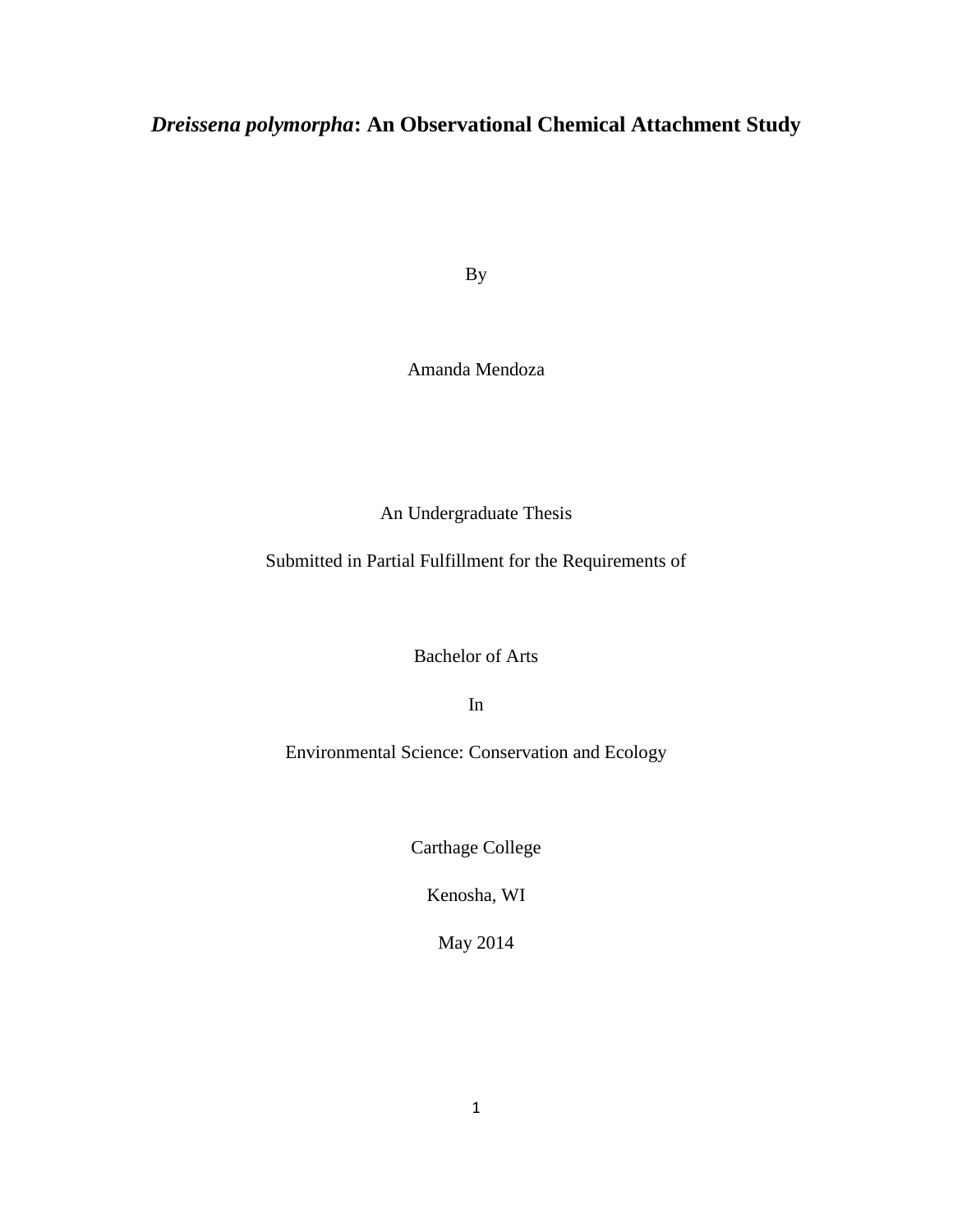# *Dreissena polymorpha***: An Observational Chemical Attachment Study**

Amanda Mendoza May, 2014

#### Abstract

Zebra Mussels (*Dreissena polymorpha)* are an invasive species that have taken over many of the waterways within the United States, specifically the waterways of the Great Lakes region. Due to its ability to attach to almost any substrate both in and on the water's surface with its byssal threads, *Z. polymorpha* are responsible for destabilizing docks, sinking marker buoys, weighing down watercraft, and clogging water facility intake pipes, costing consumers millions of dollars per year. In this study, Zinc and Magnesium multi-vitamin tablets were crushed and physically applied to different PVC pipe substrates. Three separate three day trials of this experiment were conducted to make a comparison with how effective each chemical was in preventing byssal thread attachment to the substrate. It was found that zinc was more effective than magnesium in preventing attachment. The importance of this experiment is that some chemicals are more effective in preventing zebra mussel attachment than others. This information can help researchers and engineers in designing anthropogenic substrates infused with chemicals that can minimize zebra mussel attachment.

#### **Introduction**

Invasive species are one of the major causes why extinction of native organisms occur, costing an estimated \$120 billion of economic loss as a result of the introduction of non-native species (DeFazio 2013). An invasive species, defined by the US Fish and Wildlife Service, is an organism in which is not native to an ecosystem, and causes damage to the environment, humans, and the economy (USFWS 2012). Invasive species can be a variety of different organisms including animals, plants, insects, as well as pathogens, and can either be terrestrial or aquatic invasive species.

An example of an aquatic invasive species that has been introduced unintentionally is the Eurasian watermilfoil, a macrophyte commonly known as milfoil (*Myriophyllum spicatum)*. Introduced to North America in the 1940's originating from Europe and Asia , *M. spicatum*, is a macrophyte, resembling a feather like structure that has been sold as an aquarium plant, and was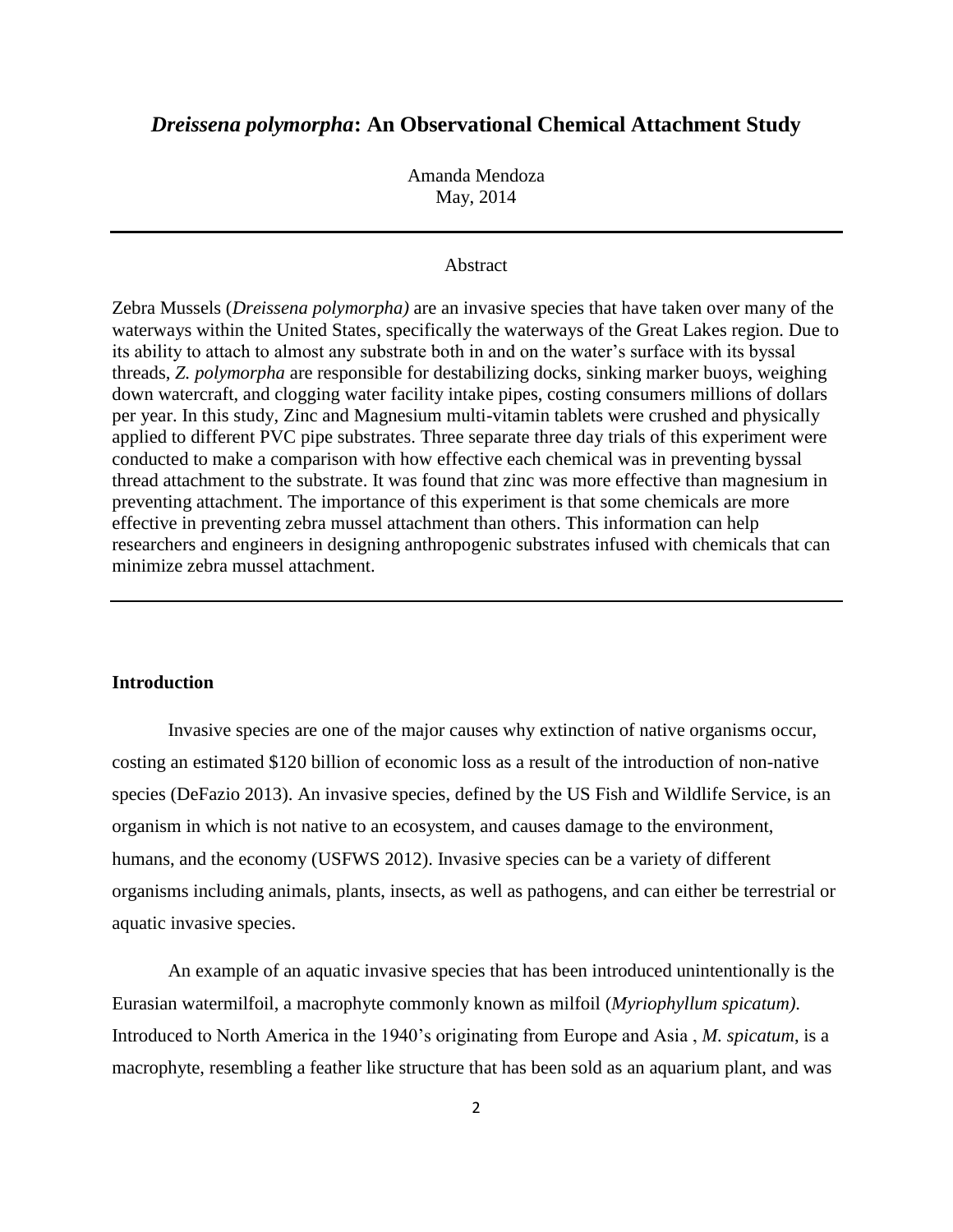introduced to the U.S. waterways as a result of aquarium disposal (WAECY 2013). In high densities, milfoil forms thick mats at the water's surface, becoming entangled in watercraft rudders and propellers, and is transported as a result of boaters not checking and washing their watercraft before entering a new body of water (MNDNR 2013). It has no predators residing in North America at the moment, resulting in declines of native freshwater macrophytes, due to competition (MNDNR 2013). A study conducted in Indiana has a projected number of \$1.2 million per year losses in that state alone as a result of trying to manage and control the exotic plant (INDNR 2009).

Some aquatic animals are an equal menance. An example of an aquatic animal invasive species which results in similar environmental impact and costs is that of the zebra mussel (*Dreissena polymorpha). D. polymorpha* is a mollusk of the family Dreissenidae that is invasive to the continent of North America. It is a filter feeder mollusk and can inhabit almost any freshwater source. Zebra mussels are native to Russia (Ludyanski et al.1993) and reports have shown that they are have been established in the Great Lakes as an invasive species in the last twenty-five years (Peyer et al. 2011) specifically beginning their invasion in the 1980s when they entered the St. Lawrence seaway via ballast water on ships (Appledorn et al. 2006). Similar to most invasive species, zebra mussels have no natural bird and fish predators living in North America (Schloesser et al. 1994), and are able to attach to any surface, known as a substrate (KDWPT 2013). A substrate can be a natural surface within the aquatic body of water including a rock, an aquatic plant or animal, (including other mussels), or a man made surface including piers, water craft, marker buoys, and pipes from industrial facilities located along the shores of a water body (Cibrowski 2007).

Zebra mussels are a major issue in United States waterways for a variety of reasons. Zebra mussels have the ability to latch onto any man-made surface that resides in or floats on top of the water surface. Due to *D. polymorpha* having the ability to attach to any substrate, they are a concern in almost every aspect of the water environment (KDWPT 2013), both for the ecosystem and humans alike economically *D. Polymorpha* attach to safety and navigational marker buoys floating in the water, sinking them below the surface resulting in recreational hazards (Williams 2007). Zebra mussels also latch onto boat hulls, adding unnecessary weight to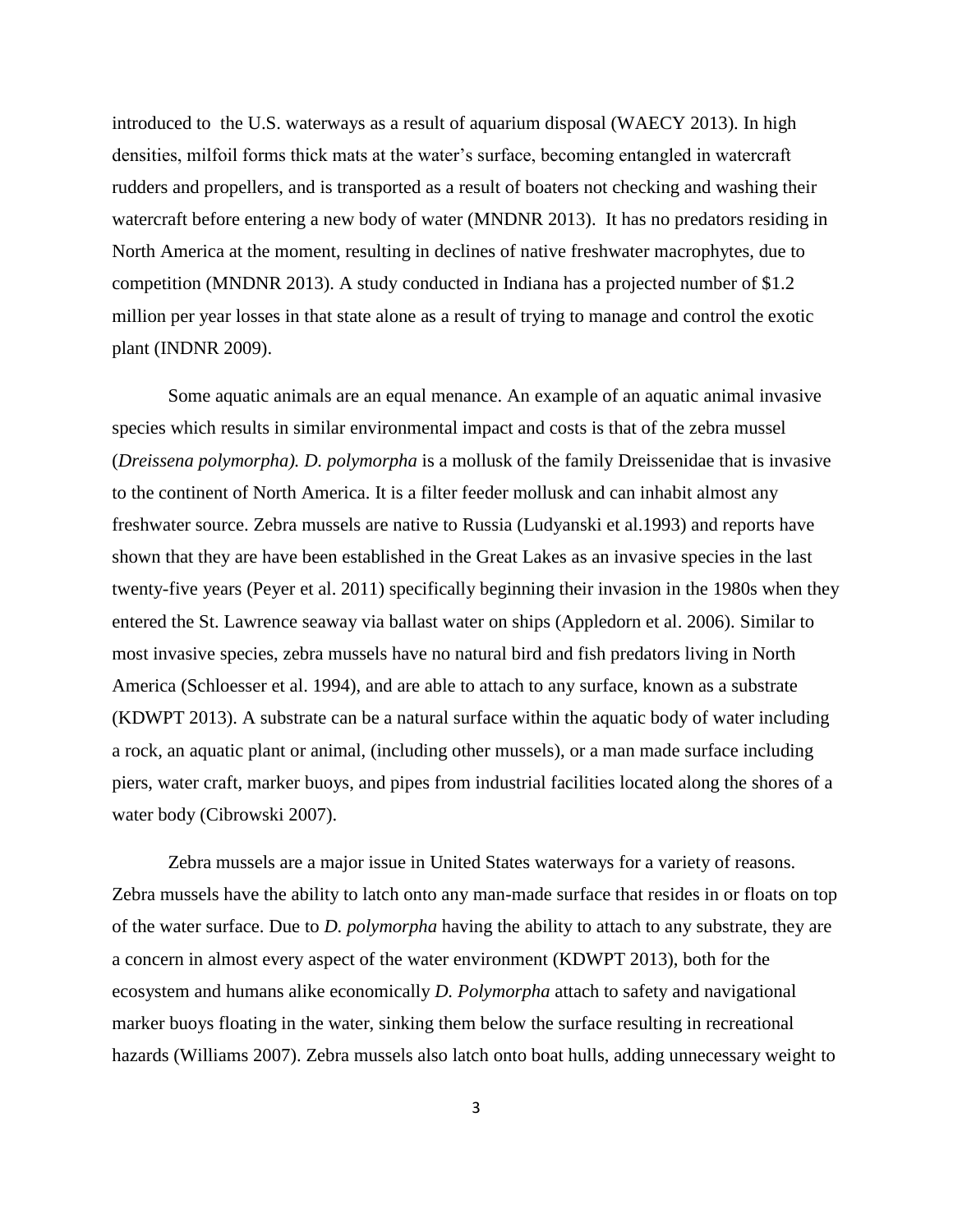the water craft, resulting up to a fifty-percent increase in both cost and fuel consumption (Stanzcak 2013). In addition to being a nuisance on public beaches and shores, zebra mussels also infest drinking water and clog factory pipes and waterways by forming colonies, or large groups of mussels (Sea Grant 1991) causing water to not be able to flow as easily through the pipes, which may lead to water not being able to flow at all (KDWPT 2013). As a result of *D. polymorpha* clogging intake pipes, they cause obstruction and harm interior plant structures in which are needed to produce clean drinking water, and produce energy for electricity (Rhode Island Sea Grant 1991). It has been estimated that about \$1 billion annually will be spent on both removal and control methods to try to minimize the spread of zebra mussels as much as possible (Peyer et al. 2010).

A wide variety of control methods and management techniques have been used over the years to try to resolve the impacts of this invasive species caused by their fast dispersion and establishment. Manual removal, surface chemical-coatings, radio wave exposure, and thermal techniques all have been implemented to try to decrease the numbers of *D. polymorpha (*Ludyanski 1993) and their ability to attach to substrates. Even though manual removal by scraping or power washing the mussel off the substrate is a quick and safe solution that doesn't impact or harm native species, manual removal is very time consuming, laborious, and is only a temporary solution that will constantly need to be replicated. A number of studies have been conducted using a wide array of chemicals to inhibit the attachment of zebra mussel colonies and infestations to a substrate. A study conducted by Cope et al. 1997, suggested that chemicals with antioxidant properties inhibit attachment of zebra mussels to substrates due to interfering with the catalytic enzymes involved with byssal thread development ranging in gradients from 0.4 to 5.4mg/L. Some of the chemicals that Cope used that may limit byssal thread development include tannic acid, butylated hydrxyanisole (BHA), and Ethoxyquin, to name a few (Cope et al. 1997). It is unclear how effective different chemicals are when manually applied to a substrate.

The goal of this study is to gather information that will test the effectiveness of chemicals to inhibit byssal thread attachment. This study will focus on using chemicals to prevent attachment of the mussels to substrates. By using the information obtained, this information can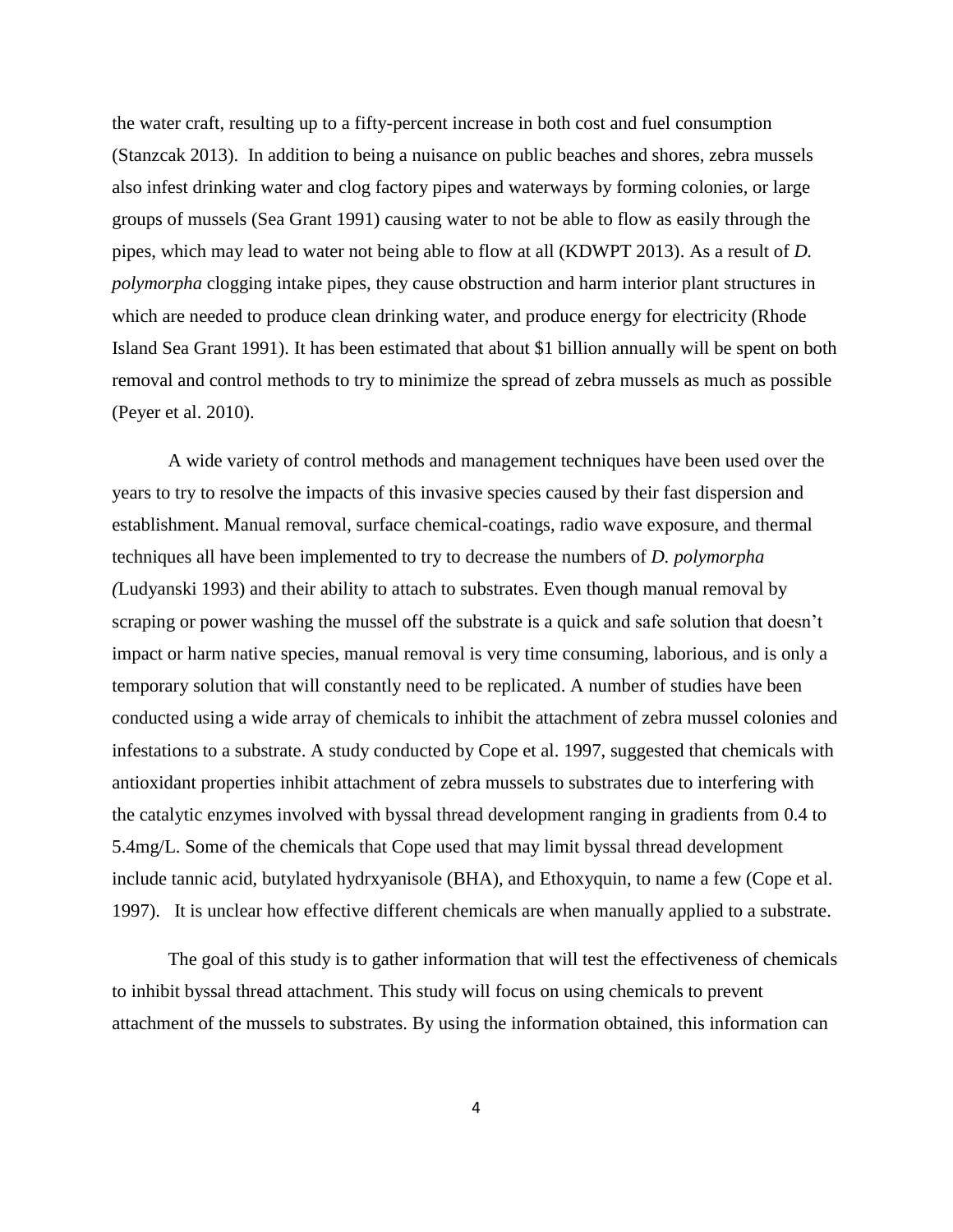help inform management agencies to be able to see what chemicals are the most effective for the longest period of time when applied directly to the pipe substrates.

#### **Literature Review**

Similar to most invasive species, the *D. Polymorpha* invasion has lead to multiple political, economic, and environmental issues. As a result of the spread of zebra mussels out of the Great Lakes waterways, other regions of the United States have had to implement laws and regulations as a way to try to further prevent the dispersal of these "aquatic cockroaches" (Ludyanski 1993). Implemented and passed in 2009, known as the "Director's Orders", the state of Arizona issued the "Don't move a mussel-NOW it's the LAW" regulation in hopes to try to limit and bring awareness to the state about the aquatic invader (AZGDF 2013). The states within the Great Lakes region have implemented laws as well to try to attempt to decrease the impact and prevent any further zebra mussels invasions. In the state of Minnesota it is illegal to travel on public road with zebra mussels attached to the watercraft, and boaters must clean their boat of any aquatic vegetation, and discharge ballast water before leaving the zebra mussel infested water (Minnesota Waters 2013). In both Wisconsin and Minnesota is it illegal to collect, transport and keep *D. polymorpha*, unless an invasive species permit is obtained from the local DNR (WIDNR 2013). By implementing laws and regulations like this, the society will become an active player in the role of assisting with the invasive bivalve. If laws became an active role in the invasive species problem earlier, less money would have to be spent on the damages in which occur from them. It has been estimated that between the years of 1993 and 1999, that over \$3.1 billion was spent by the power industry as a result of zebra mussels interrupting and disturbing the ecosystem by displacing native species, and cost industries, businesses and communities over \$5 billion (AZGDF 2013). The only logical way in which to avoid the cost is to simply prevent the spread, and therefore the attachment of the zebra mussels.

#### **Life Cycle/Biology**

The biology of *Dreissena polymorpha* is a contributing factor as to why they are an issue in United States' waterways. The first stage in the zebra mussel life cycle is known as the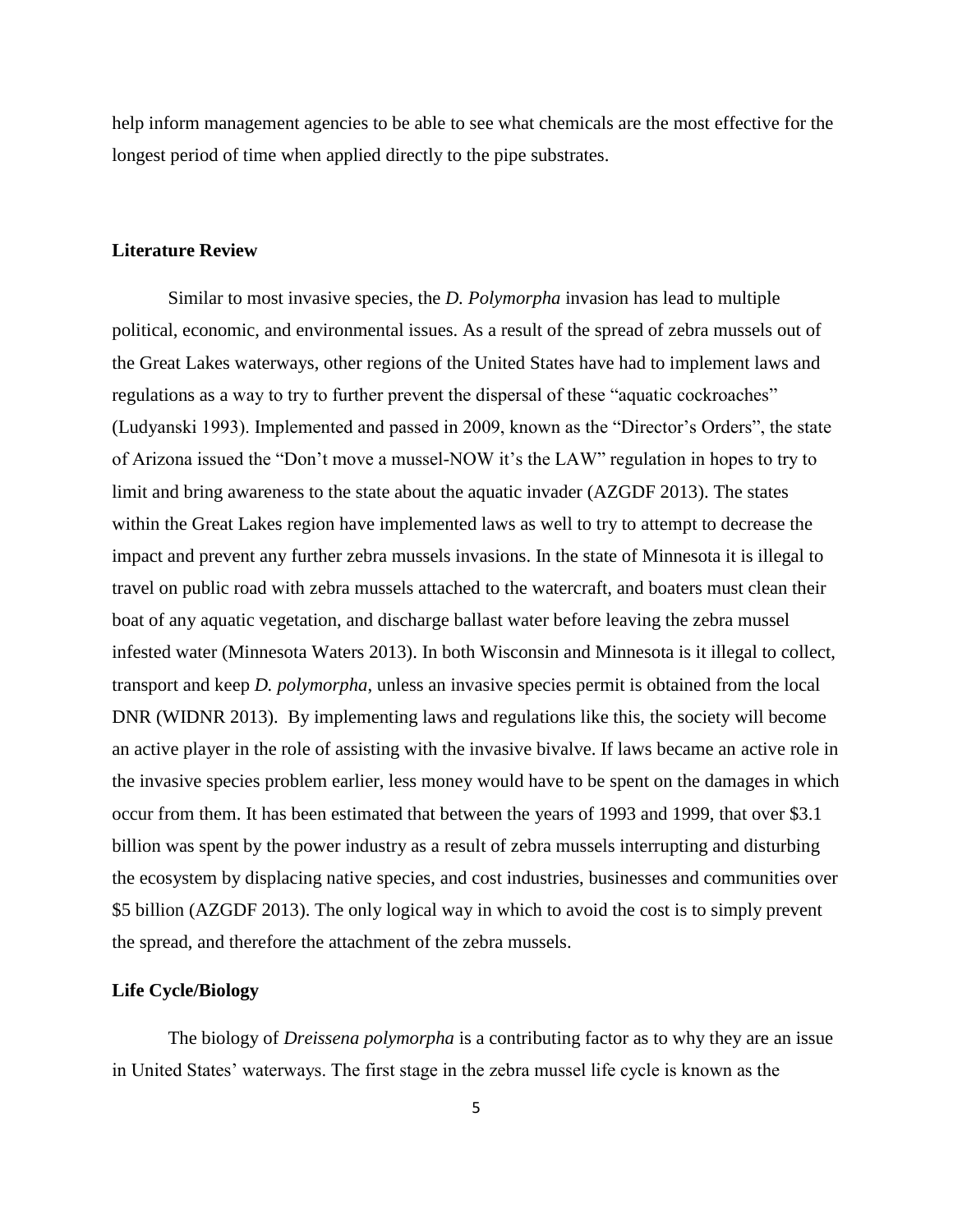planktonic veliger state. This phase can last between one and two weeks (New York Sea Grant 1991) depending on environmental conditions, including water temperatures ranging between 10 and  $24^\circ$  C (Ludyanskiy et al. 1993). The veligers, or free swimming larvae, travel by drifting with the currents of the water by living in the water column (Ludyanskiy et al. 1991). During this larval phase, the veligers begin to grow their bivalve shell, marked with alternating white and black lines, giving the zebra mussels their famous trait and name. The bivalve shell begins to grow and become more heavy in weight causing the zebra mussels to no longer be able to stay buoyant, causing them to sink (DNR 2013). During the time of the maturing of the bivalve shell, another new body part begins to form on the veliger. An appendage, or a tiny foot develops (EPA 2004) marking the end of the veliger state. The appendage, sometimes referred to as a functional foot (Ludyanskiy et al. 1993) allows the sinking mussels to able to attach to a substrate in order to survive its next stages of life. According to the Department of Natural Resources, this is the stage when the free swimming larvae develop into anchored mussels (DNR 2013). With the development of the appendage, the mussels enter the pedivelilger phase. During this state, the juvenile mussels are capable of moving and crawling along the substrate with their foot reaching speeds over 3.8cm per hour (New York Sea Grant 1991). The postveliger state occurs next which consists of a few different stages. Postveligers form a shell with a triangular shape and can range between 250 and 700 microns (Ludyanskiy et al. 1993). Once the postveliger settles and finds a spot on the substrate, they form thread-like structures in which are secreted from byssal glands. These byssal glands are located in the appendage and contain schleroproteins which harden and solidify in the water, allowing the zebra mussels to firmly attach to the substrate in which they are positioned on (Ludyanskiy et al. 1993).

*Dreissena polymorpha* are sexually mature between one and two years of life (North Carolina Grant 2013) but can vary due to both geographical and environmental conditions (Luyanskiy et al. 1993). Studies have shown that zebra mussels residing in Europe sexually mature during their second year of life after reaching ten millimeters in size, but have been known to be able to sexual reproduce at sizes as small as three millimeters on the continent of North America, specifically Lake Erie and Lake St. Clair, reaching maturity earlier than their relatives in Europe (Ludyanskiy et al. 1993). Sexual maturity age most likely varies from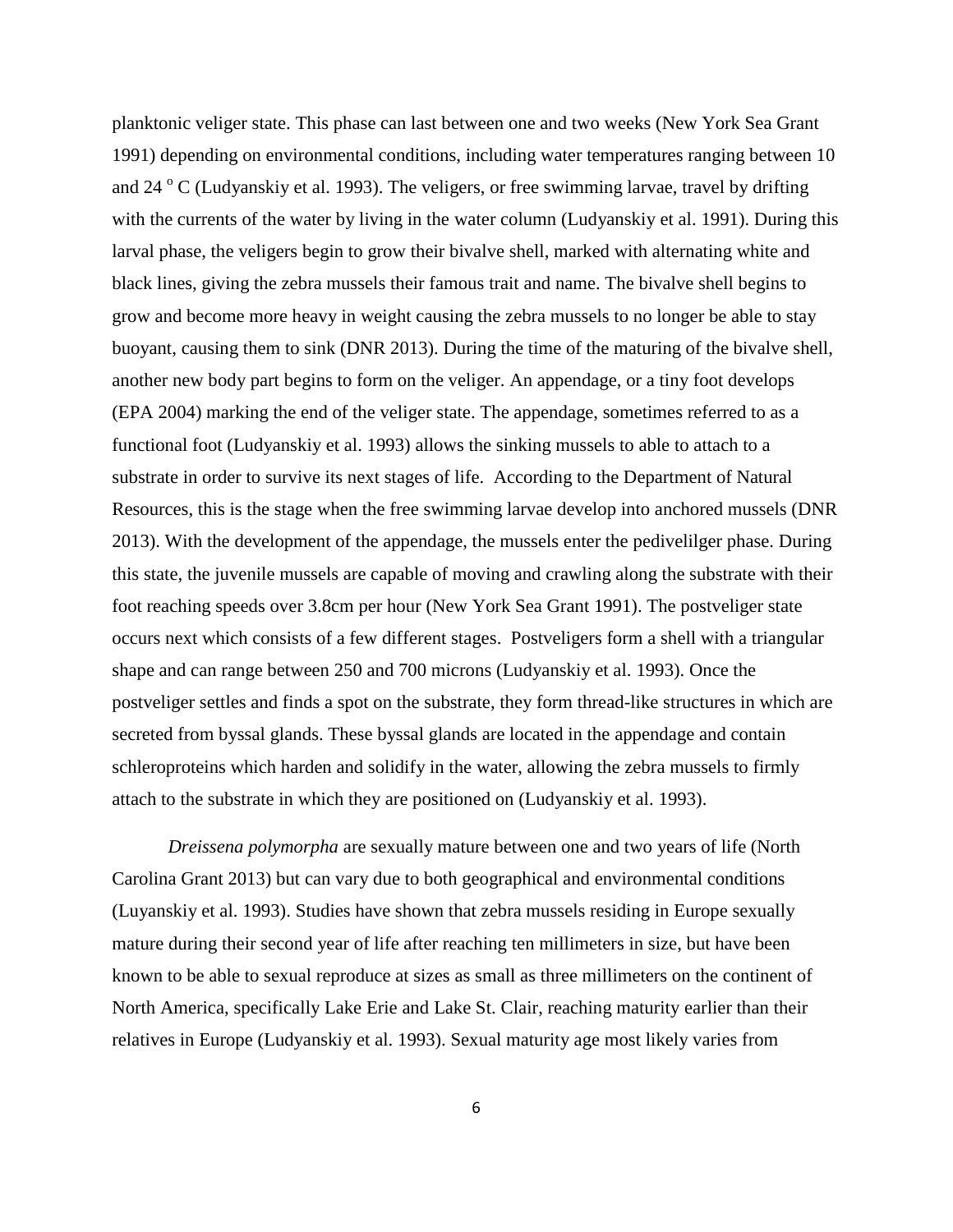location to location by favorable weather conditions, as well as amount of predators, or lack thereof.

For successful spawning and hatching to occur, environmental conditions must be favorable. Zebra mussels prefer a temperature range between 55-77 F (13-25  $\rm{^{\circ}C}$ ), a pH of 7.5 or greater for growth and reproduction, salinities of 0.21 to 1.47 ppt ( parts per thousand) and a current speed between 0.5-1.6 ft/s or 1.5-0.5 m/s for best growth (North Carolina Sea Grant 2013). Other optimal and favorable water conditions for reproduction and growth include a Calcium content and alkalinity greater than 3mg/L, and a dissolved oxygen content with 90 percent saturation (North Carolina Sea Grant 2013). If all of these parameters are met, the conditions for zebra mussels are favorable for both their growth and their reproduction cycle. Weather and environmental conditions change hourly, making zebra mussels being able to conform, or generalize to the specific area in which they are inhibiting.

Male and female zebra mussels are separately sexed from each other (Sea Grant New York 1991). Once female zebra mussels reach maturity, they can produce between 30,000 and one million eggs per year (DNR 2013). This process is known as spawning. Spawning can occur anywhere between two and five times a year, with an individual female zebra mussel releasing more than half of her eggs during her first spawn of the season directly into the water (Sprung 1990 as cited by Ludyanskiy et al. 1993). The eggs then drift through the water being carried by the water currents. Even though there is a high mortality rate of 97% of veligers (Ludyanskiy et al. 1993), the high number of veligers still alive in the water, accounts for one of the main reasons as to why zebra mussels are so abundant.

#### **Ecological Impacts**

A major impact and problem of *Dreissena polymorpha* is how it consumes its food and energy, affecting many other species in the freshwater ecosystems. Zebra mussels are filterfeeders who use a biological formation known as a siphon to vacuum in water (Smith 1997). As the water enters the mussels' siphon, plankton, and algae are retained within the mussel, with the water being discharged into the lake (DNR WI 2013). The majority of the food web depends on these primary producers for food, energy and nutrient uptake, and thus are located at the bottom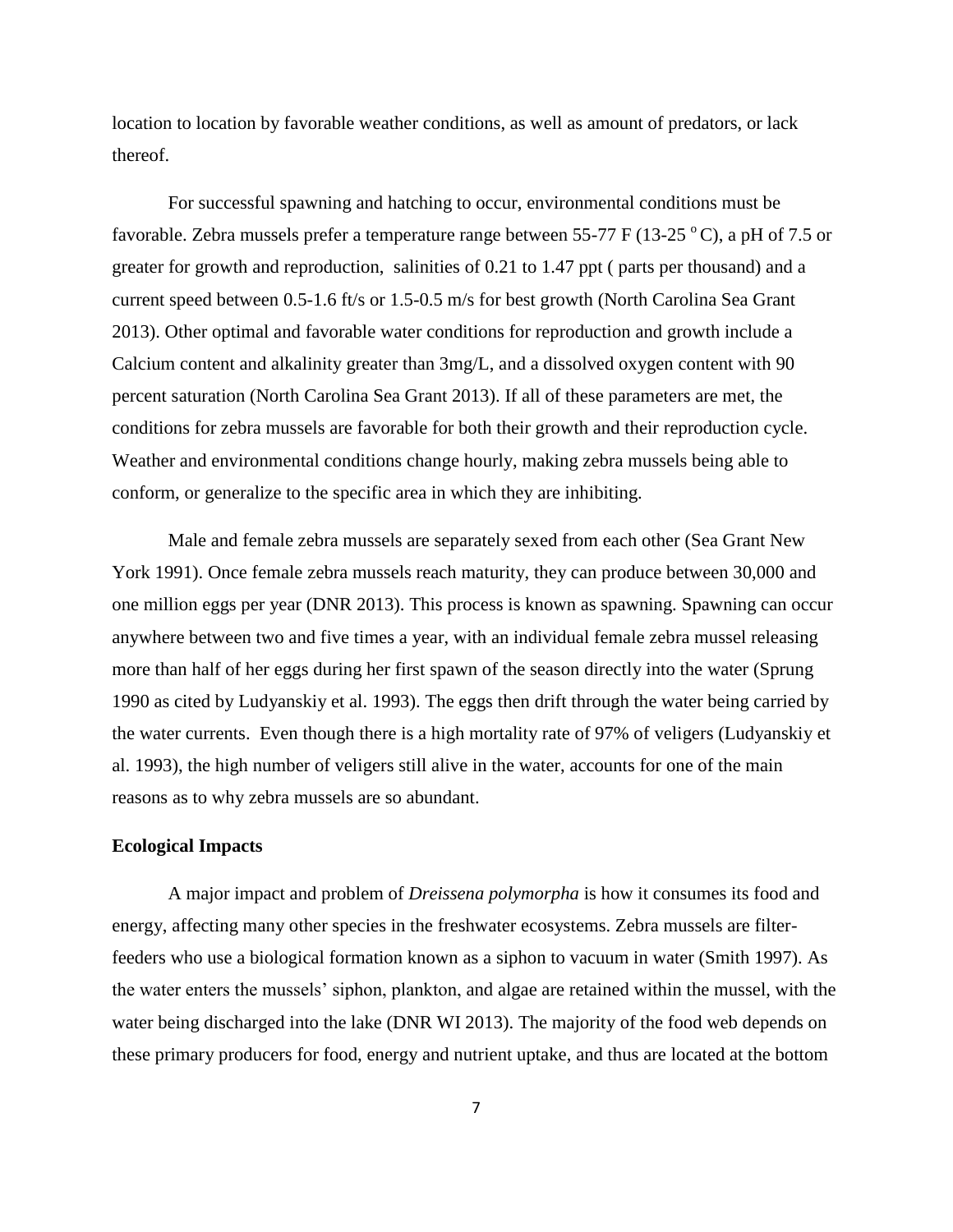of the food chain (DNR WI 2013). When plankton and algae numbers decrease, this causes shifts in species native to the lake that are dependent upon plankton and results in an unbalanced ecosystem. In a study conducted by Appledorn et al. in 2006, three native mollusk species were displaced by the invasive species of *Dreissena* polymorpha shifting the community structure by outcompeting the native and present mussels (Appledorn et al. 2006).

*Dreissena polymorpha* are causing another problem within the aquatic ecosystem in regards to their filter-feeding abilities. As a result of using their siphon to filter water within their shell, zebra mussels are greatly reducing the turbidity of water. Turbidity, usually measured by a secchi desk, is how turbid, cloudy, or how hazy the water is as a result of the amount of algae and suspended particles that are in the water (USGS GA 2013). Zebra mussels filter the algae out of the water, resulting in a cleaner, more clarified water, but results in local decreases of algae densities (Mellina et al. 1995, as cited by Ciborowski 2007). When the turbidity of water decreases, additional sunlight is able to penetrate the surface of the water, resulting in warmer limnetic zones, while increasing the amount of photosynthesis that macrophytes can undergo (NPS 2013). Other studies have shown that *Dreissena polymorpha* also negatively impact chlorophyll a content. In a study conducted in Lake Erie, researchers have found that water clarity has increased from a two to three fold and that chlorophyll a content within the water has dramatically declined due to phytoplankton (New York Sea Grant 1991). In 2010, another study conducted by Higgins and Vander Zanden, showed that zebra mussels caused an impact on phytoplankton. They found that zebra mussels decreased the amount of water column phytoplankton biomass by 35%-78% in bodies of water were zebra mussels were present (Kirsh et al. 2012). In another experiment conducted at the Kellogg Biological Station in Michigan in 1999, the scientists performed a mesocosm study in ponds, to determine if the presence of zebra mussels had an effect on phytoplankton volume. After one week into the study, it was found that when *D. polymorpha* are present, phytoplankton biovolume decreased by 53% (Wilson 1999). Algae are food to other organisms within the aquatic ecosystems, but as the zebra mussels continue to filter feed out these sources of food in which organisms throughout the ecosystem need in order to survive dramatic changes are occurring. Higgins and Vander (2010) analyzed data on the impact of *D. polymorpha*, and discovered that these invasives are causing a 40-80%

8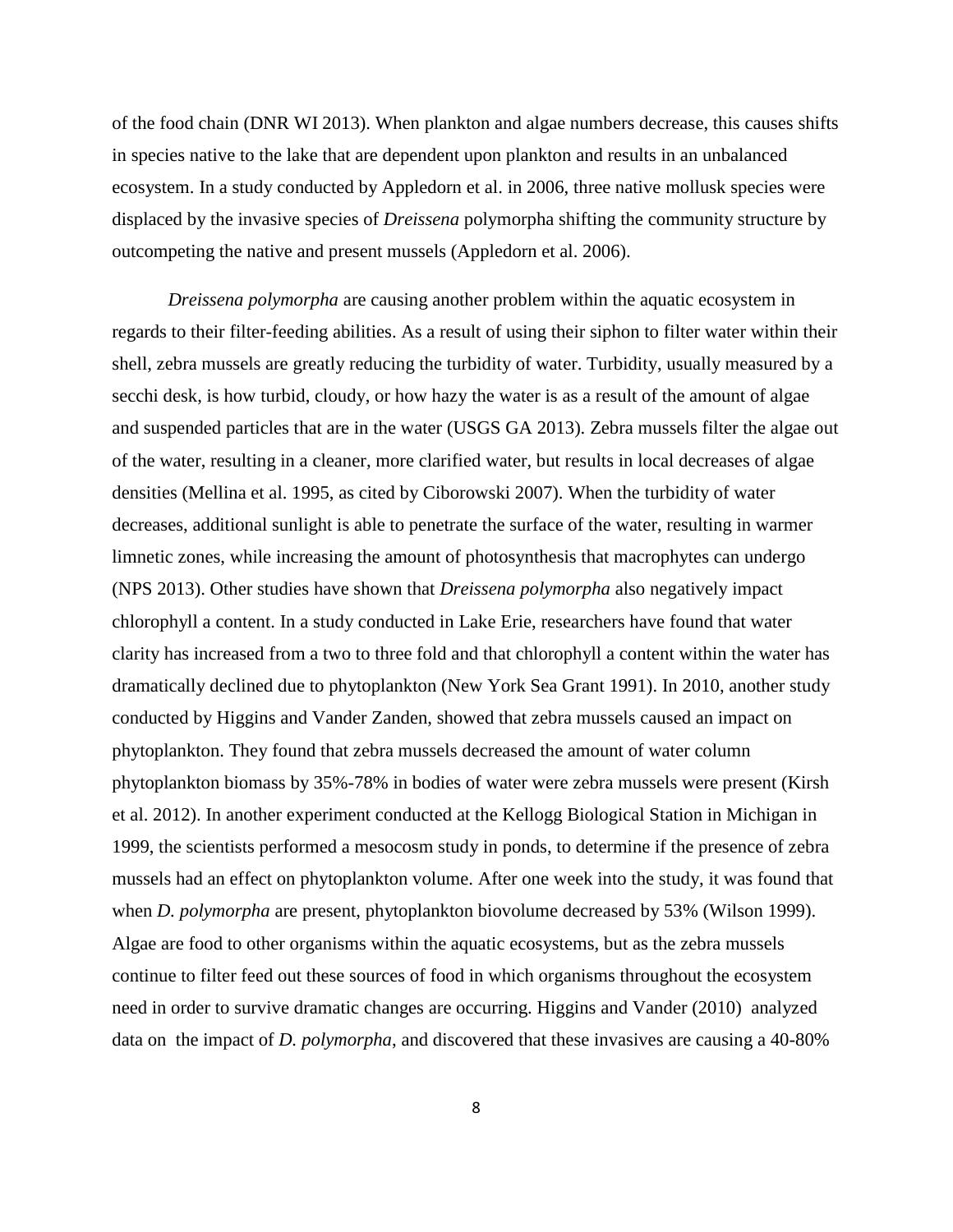decline in the entirety of the food chain located in the pelagic zone, but had a 2-10x increase of the food chain located in the benthic zone (University of Wisconsin 2008).

One of the major negative impacts that *Dreissena polymorpha* cause is known as feces and pseudofeces which change and alter both the physical and biological composition of the benthic zone within the aquatic system (Stewart et al. 1995, as cited by Perry et al. 2003). Similar to all organisms, zebra mussels excrete waste products in the form of feces. Feces particles are larger in size than particles of food which were eaten, and dynamically change the structure of benthic zone by causing feces buildup in this area of the lake (Cibrowski 2007). By the zebra mussels excreting the feces on the bottom of the aquatic area, this transfers the energy in the ecosystem from that of the open water pelagic zone, which was once in the form of phytoplankton, to the benthic/bottom area of the lake, now in the form of feces (Cibrowksi 2007). Due to zebra mussels being filter feeders, they filter in particles in which are contaminated, specifically algae contaminated by polychlorinated biphenyls (PCBs), which in turn are released during the excretion of feces, and then consumed by benthic invertebrates, who are eaten by larger and bigger organisms in the food chain, transferring the PCBs to these other organisms (Cibrowski 2007). Known as a process called bioamplifcation, the PCBs concentrations increase as you move up the food chain resulting in these larger organisms containing higher amounts of the PCBs (Van der Hoop 2013).

Of the two types of feces, pseudofeces negatively impacts the aquatic ecosystem the most by being an undigested waste product (Roditi et al. 1995). Pseudofeces are materials which collect on the gills of the zebra mussels and aren't filtered through to the mussel's gut as a result of rejection (Cibrowkski 2007). Pseudofeces can also consist of particles covered in mucus and then discharged (New York Sea Grant 1991). A very interesting fact about zebra mussels in regard to pseudofeces is that they are able to reject or inhibit inedible plankton from their system. A study conducted at the Great Lakes Environmental Research Laboratory (GLERL) located in Ann Harbor, Michigan found out that many species of blue green algae aren't favorable for zebra mussels and other aquatic organisms (Cibrowski 2007). *Microcystis aeruginosa,* a type of bluegreen algae is harmful due to its ability to form colonies and mats on the surface of the water resulting in high amounts of the toxin microcystin into the water (OEHHACA 2009). The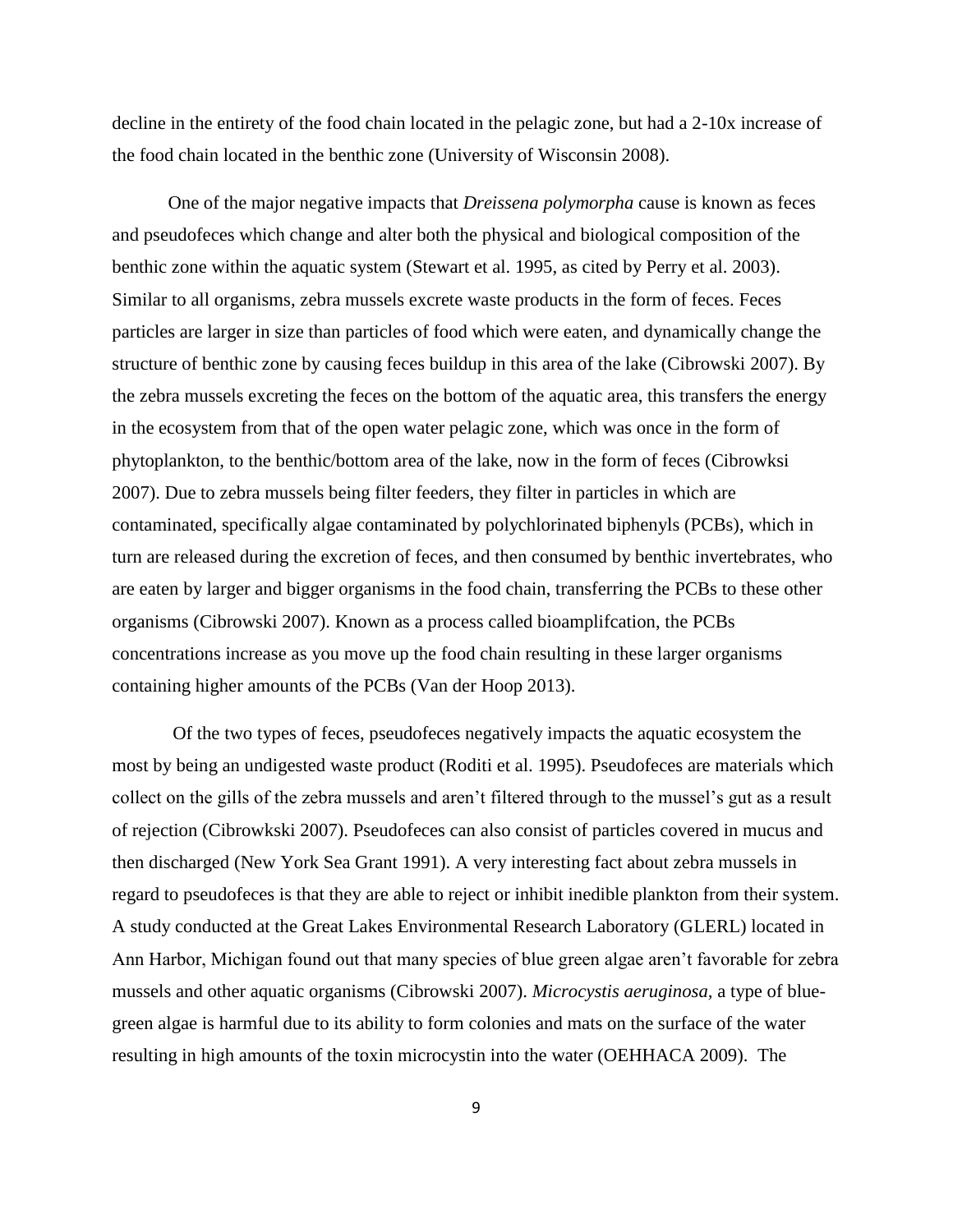researchers discovered that the zebra mussels have selective feeding habits, and will filter any other particle out of the water except, *Microcystis*, which is filtered back into water, but its predators are filtered by the zebra mussels. *Microcystis* is toxic to other aquatic life when high levels of it are reached (Cibrowski 2007).

Even though zebra mussels are causing very negative impacts on the majority of the aquatic ecosystem, there has been some research showing that these invasives can be a positive impact on some macroinvertebrates. Macroinverterbrates are organisms that can live in complex structures, or areas within in a river or a stream with many tight crevices in which to hide and live. Examples include various species of snails and caddisflies. In a study conducted by Horvath et al. (1998), the scientists were interested in seeing if the abundance of zebra mussels on a substrate would increase the abundance of macroinvertebrates as a result of zebra mussels providing more surface area (shells) for the macroinvertebrates to live in and upon (Horvath et al. 1998). The researchers had this expectation because *Dreissena polymorpha* increases the surface area and living space for macroinvertebrates. The experiment lasted a total of twentyeight days, and their results supported their hypothesis that an abundance of zebra mussels on rocks significantly increased the abundance of macroinvertebrate living in the stream (Horvath et al. 1998). The number of macroinvertebrates increased with the rise of *D. polymorpha* because the organisms had more surface area to procreate, hide from predators, and had more benthic organic matter (BOM) from the feces of the mussels to thrive in (Horvath et al. 1998).

Although *Dreissena polymorpha* increases the surface area and living space for macroinvertebrates, other aquatic organisms in the ecosystem are impacted in a negative way. The Eurpoean bitterling, *Rhodeus amarus*, a fish species native to British fresh waters, is one such species that has been impacted. *Rhodeus amarus*, spawns and lays its eggs in unionid mussels, or common clams, that have bilateral symmetry (GPNC 2013) which are being outcompeted by zebra mussels both for habitat and food (Ermassen et al. 2010). The researchers completed an experiment in which quantified the impact of zebra mussel attachment to the unionids which directly correlated to the amount of eggs that were layed by *Rhodeus amarus* in the native mussels (Ermassen et al. 2010). One of the main reasons why *Dreissena polymorpha*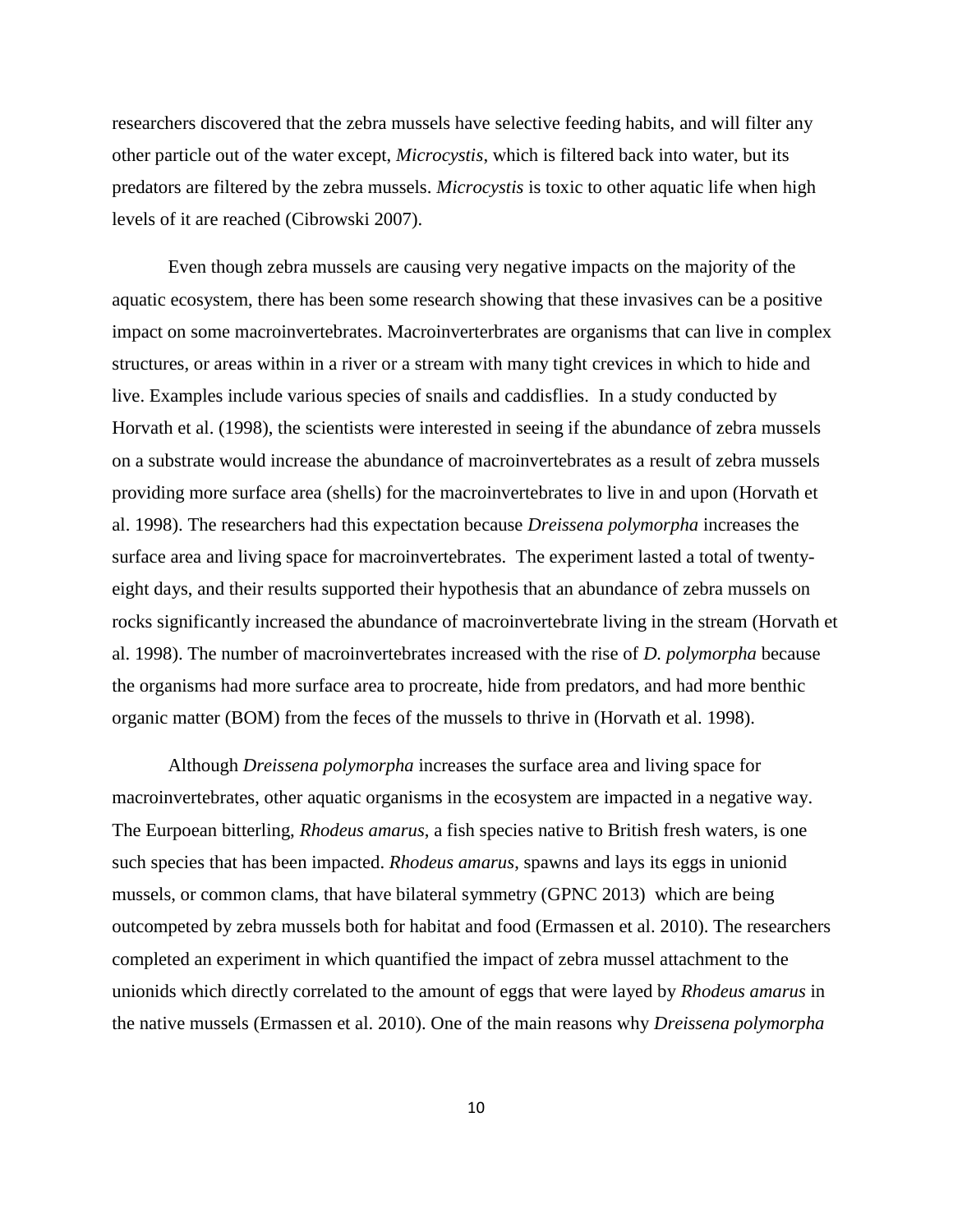is such a large issue is of it's ability to be able to attach to any surface or substrate in it's path, known as biofouling.

By definition biofouling is the attachment of an organism to a surface or a substrate that is in contact with the water over an extended period of time (Stanczack 2013). Due to the zebra mussels strong attachment ability to any substrate with byssal threads causes it to be an extremely harmful and expensive biofouler. By an estimation conducted by the US Fish and Wildlife service, biofouling as a result of zebra mussels disturbing industrial, utility, municipal and water use facilities could reach about \$5 billion in the Great Lakes region (Ludyanski et al. 1993). As a result of biofouling on marine transportation, fuel costs and consumption increases up to 50% (Stanczack 2013). Not only is biofouling resulting in losses in the economy, zebra mussel biofouling is also harming native aquatic species. In a study conducted by Appledorn et al. (1993) in Douglas Lake in Michigan, the researchers found that one native species of snail, *Elimia liveseens*, traveled 1.5-1.6 times farther in areas where zebra mussels were not present (Appledorn et al. 1993). With this particular species of snail, when *D. polymorpha* are present, they inhibit the traveling capabilities of this snail to be able to move from place to place easily to find food, and even potential mates. When zebra mussels are present, native species of snails and mollusks are negatively impacted because the *D. polymorpha* may interfere with reproduction habits, predator avoidance and evasion, as well as trying to avoid unfavorable environmental conditions (Appledorn et al. 1993). They also tested the mobility of two native species of unionoid bivalves (*Ligumia nasuta* and *Anodonta grandis)* and found that areas without zebra mussels present result in more mobility, concluding that zebra mussel biofouling on the native mollusks may be a direct result in these species declines due to the invasive mussels attaching and adding excess weight to the native ones (Appledorn et al. 1993). The zebra mussels may cause localized extinctions of the native species of unionids because the excess weight causes mobility constraints on the natives not allowing them to disperse (Appledorn et al. 1993).

Biofouling of *Dreissena polymorpha* is a major issue due to the amount of the invasives within our waterways. Biofouling is very costly, both to the environment, as well as to the water facility industry, and boating industry. As a result of zebra mussels colonizing in fresh-water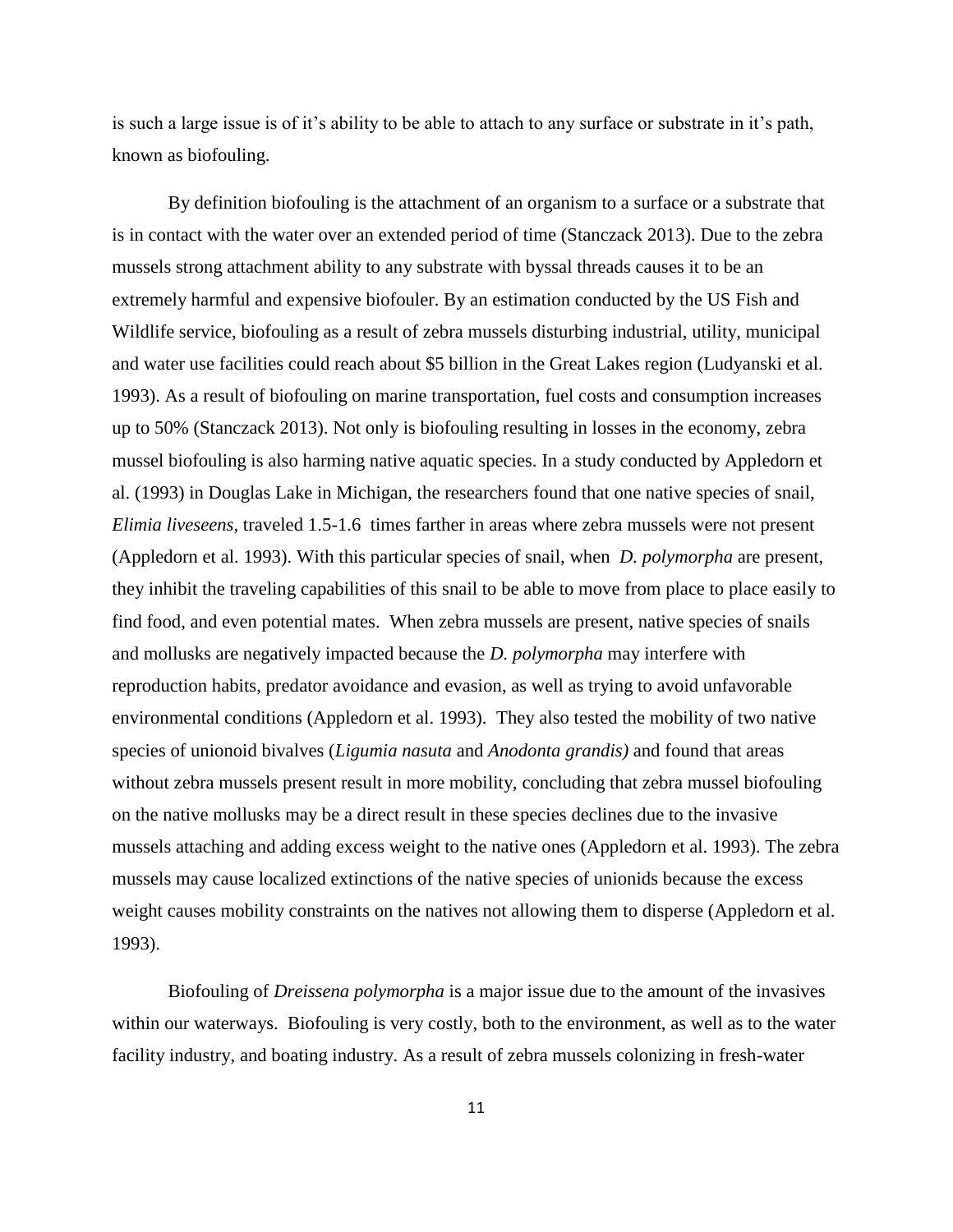intake pipeways, water flow has been restricted and may result in polluted waterways. Control methods can be used, but are generally very time consuming and costly.

#### **Management Techniques to Control Zebra Mussels**

Several actions and techniques have been created, researched, and implemented in order to slow down and stop the dispersal of *Dreissena polymorpha.* One of the most important and simplest ways to attempt to avoid continued dispersion of zebra mussels is that of education. Education and awareness is key to any problem dealing with invasive species. Due to *Dreissena polymorpha* attaching to hulls of ships, boats, and being transferred by ballast water, it is vital to inform boaters of the high risks involved with invasive species (Cibrowski 2007). A project titled the Lewis and Clark Project, created by the Pacific States Marine Fisheries Commission is a six step program that brings awareness to boaters by having a program that includes regional publicity, containment strategies, as well as quarantine plans, has shown great promise in leading the prevention of zebra mussels westward (ANS Task Force 2004 as cited by Cibrowski 2007). Projects similar to the Lewis and Clark Project inform boaters that it is vital to have important boat hygiene (USGS 2013). One of the simplest ways to practice this is for boaters to wash and clean their boat with warm soapy water before transferring the boat to another body of water (USGS 2013). In addition to cleaning and disinfecting their boat, boaters should also inspect watercraft, including seines, buckets, motors, trailers, and pumps if boating in zebra mussel infested water (North Carolina Sea Grant 2013). By bringing awareness to the boaters about zebra mussel infestations can decrease the dispersal rate of these invasive organisms.

Although it is too late for many of the freshwater waters in our area to prevent the infestation of *Dreissena polymorpha*, there are methods in order to try to reduce this nuisance organism by interfering with its attachment ability by its byssal threads to substrates. Manual scraping of the zebra mussels off of their substrates is one of the main ways to stop attachment. Manual scraping involves physically removing the mussel from its substrate by scraping its byssal threads off of the substrate. This is the safest way to remove the invasive because it doesn't interfere directly or harm other forms of aquatic life. Manual scraping, or sometimes referred to as mechanical removal, is a very laborious, time consuming technique that is only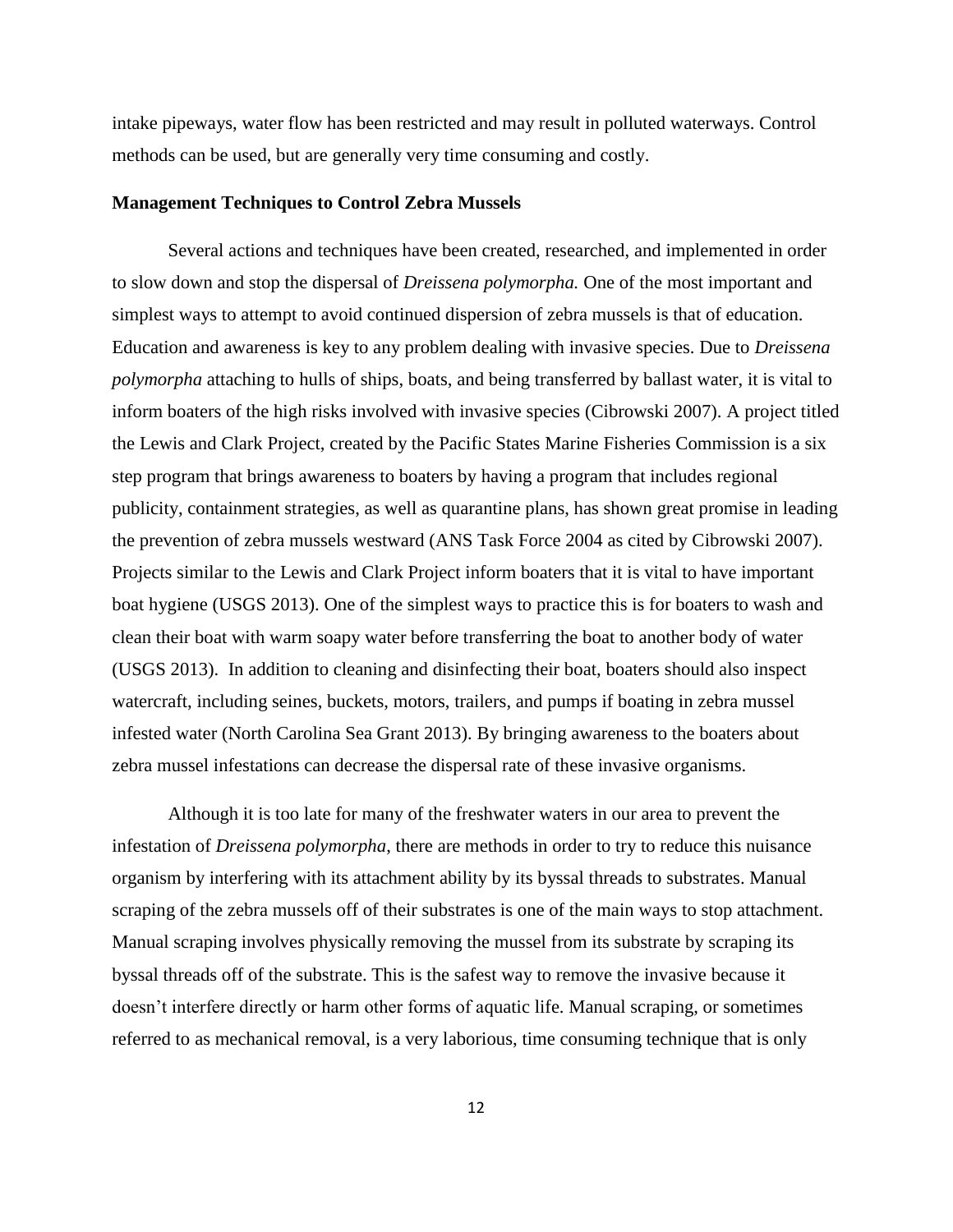effective for a certain amount of time (USGS 2006). It will only be effective until a new spawning of zebra mussels comes to that area or substrate, and attaches their byssal threads to it.

Thermal application is another technique that has been used to try to eliminate *Dreissena polymorpha* colonies. Studies have shown that zebra mussels cannot survive in bodies of water where temperatures exceed roughly between  $32^{\circ}$ C-39°C (Elderkin 2005) (Cornell University 2008). This technique is implemented by flushing the colonized area and substrate with hot water reaching these temperatures which is the main control method used by industrial facilities to rid of the mussels from clogging their water intake pipes (Cornell University 2008). Industrial facilities that use this method expose the invasives for a minimum of four-hundred and nineteen minutes in order to obtain 100% mortality rate of the mussels (Cornell University 2008). Although this technique is efficient in eliminating the aquatic nuisance, non-target species such as fish and native mussels may be at risk if they are in the same thermal application area.

Another control method that has been studied to try to decrease the current colonies of *Dreissena polymorpha* is called extremely low frequency (ELF) radio waves. Scientists believe that these ELF waves can kill and eliminate zebra mussels without causing any harm or disturbance to the environment or other species (Long 2001). It is considered a technique in which is nonchemical, and economically sound in reducing the amount of zebra mussel infestations by dying within forty days of being exposed to the ELF waves (IL-IN Sea Grant 1999). Researchers even believe that mussels that are exposed to the ELF waves will not be able to undergo normal growth patterns, specifically mussels in the larvae and veliger state, if exposed to these waves will be unable to develop and grow normal bivalve shells ultimately resulting in not being able to mature, develop, and reproduce (IL-IN Sea Grant 1999). The ELF waves interfere with the zebra mussels biology destroying their ability keep and absorb calcium needed in order grow (Long 2001). Although researchers believe that the ELF waves will not harm any other species in the aquatic environment, further studies will need to be conducted before this technique can be successfully implemented to ensure other calcium building organisms are not affected.

Scientists have also been trying to intervene with zebra mussel success and infestation rates by manipulating their ways of spawning and reproduction. Researchers have found that the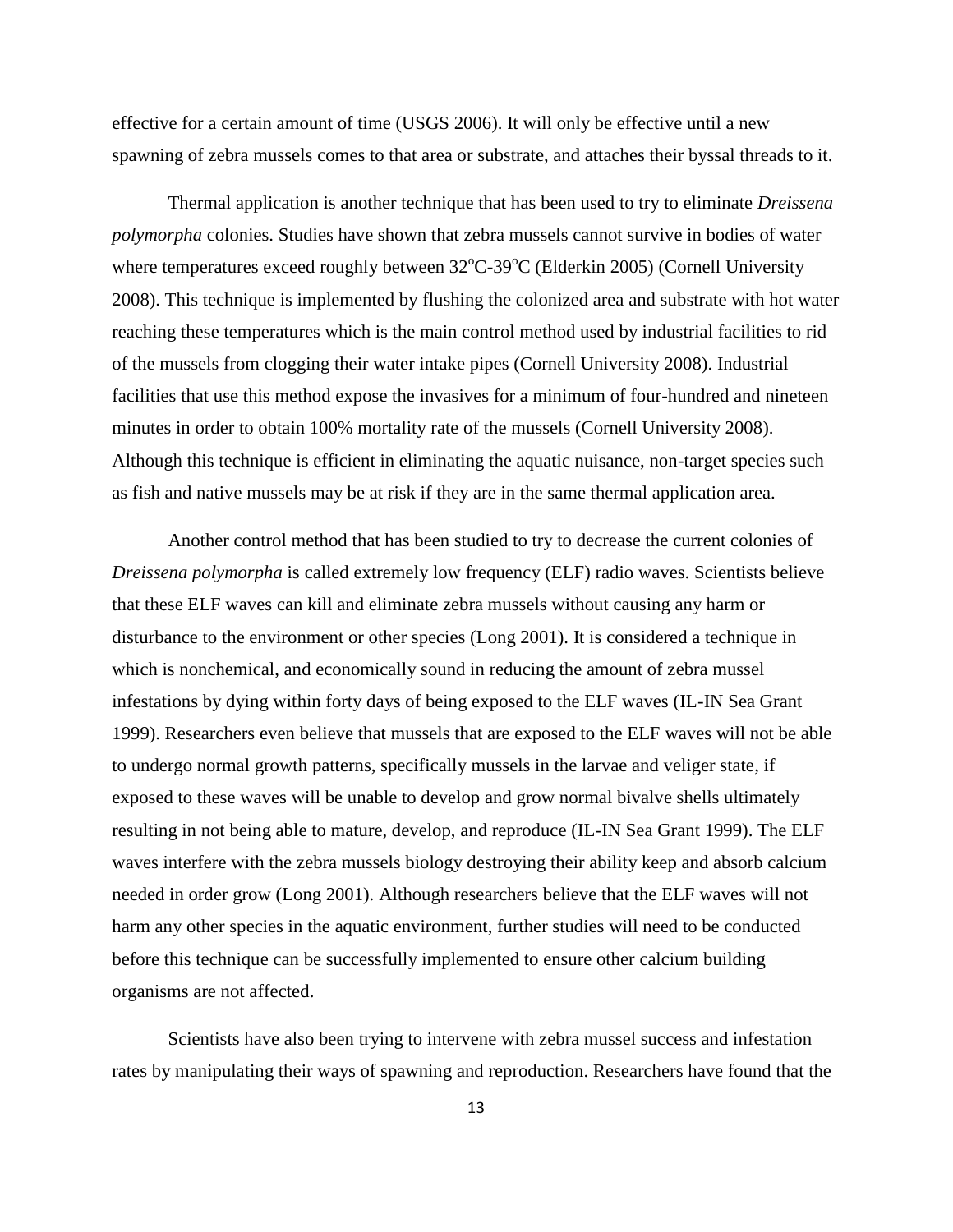chemical, Serotonin, may lead to zebra mussels artificially spawning when exposed to this chemical (Michigan Sea Grant 1991). If this technique is successful, scientists may be able to manipulate zebra mussels into spawning when levels of phytoplankton are low, thus having little food availability when the larvae hatch from their eggs, leading to die off before the veligers have a chance to settle on a substrate (Michigan Sea Grant 1991). It is unclear how the exposure of serotonin can affect non-target species and humans if they are exposed to this chemical.

Even though scientists are still in the development stages of creating and inventing ways to manipulate zebra mussels by using ELF waves and interrupting their spawning cycle, researchers have developed other management techniques that can be a temporary resolution to zebra mussel biofouling. Scientists have used surface coatings to try to eliminate zebra mussel colonies on anthropogenic substrates. Sometimes referred to as antifouling coatings, surface coatings have been primarily used in water systems (Boelman et al. 1997). Although surface coatings are known to leach aquatic toxins, specifically cuprous oxide, they are effective for a two to five year time span (Boelman et al. 1997). A different type of coating known as foulrelease coatings placed on the pipes or any other type of water facility equipment are considered to be a slippery surface that reduces the adhesion of the byssal threads of the zebra mussels and its ability to attach to the substrate (Boelman et al. 1997). Reports have shown that chemicals have been used to minimize or stop the reattachment of zebra mussels to substrates (Cope et al. 1997).

Over the years, scientists have employed numerous techniques using chemicals to try to deter mussel attachment abilities as well as their development abilities. In a study conducted by Cope et al. 1996, their objective was to be able to identify candidate chemicals that could either inhibit the development of byssal threads or their attachment abilities. The scientists exposed a range of chemicals to zebra mussels with gradients ranging from 0.4 to 5.4mg/L (Cope et al. 1996). The researchers found that eleven of the forty-eight chemicals used inhibited the zebra mussels reattachment abilities, but further studies would need to be conducted to see if these chemicals impacted nontarget species, including fish (Cope et al. 1996).

In recent years, scientists have been able to identify specific metals in which inhibit mussel attachment. Most recently, the Bureau of Reclamation have made positive progress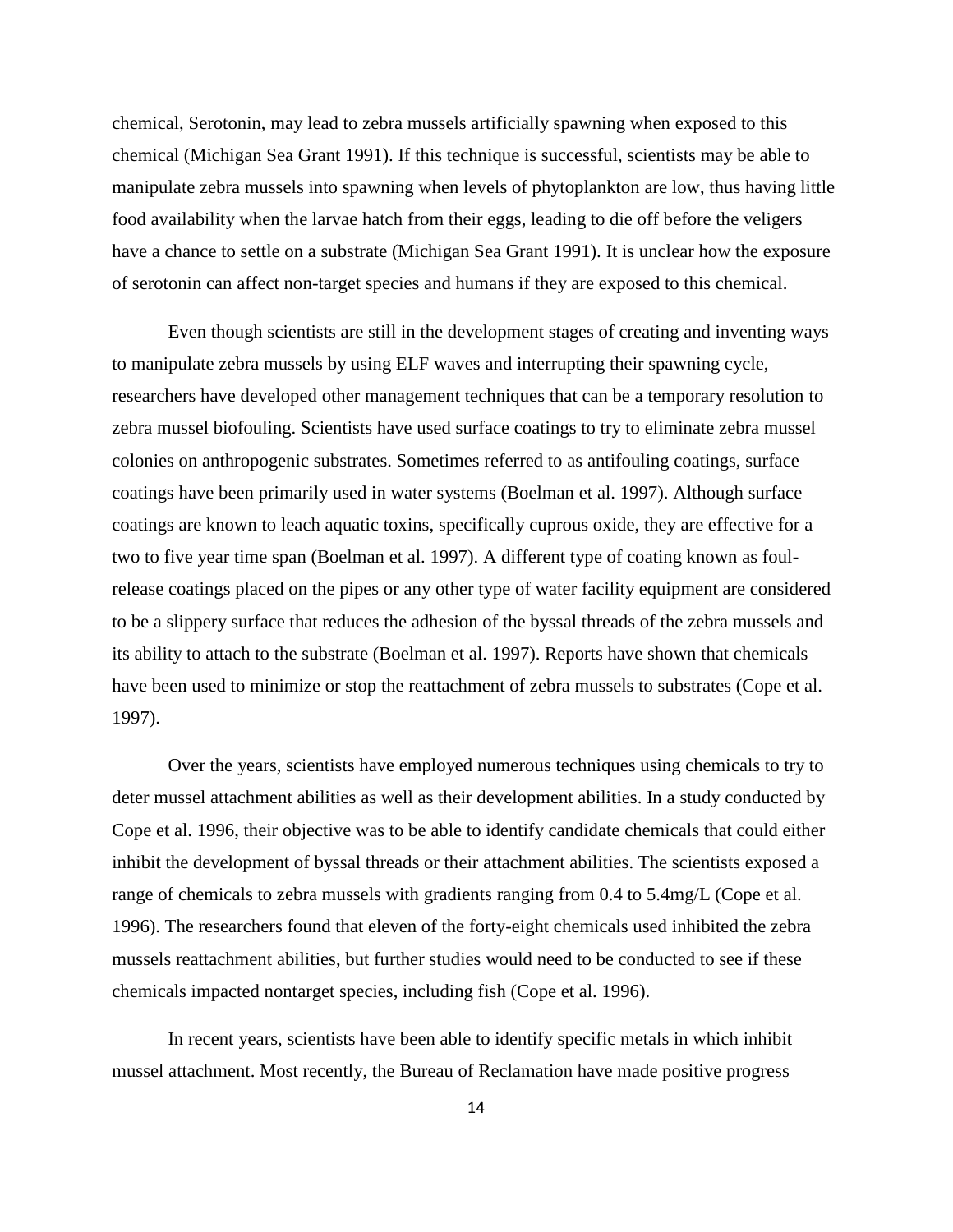toward in finding that silicone foul release coatings had the ability to reduce zebra mussel settlement, as well as being able to easily remove exposed attached zebra mussels (Soeth 2012). However, the problem with the silicone foul release coatings is that they aren't stable and durable due to them being soft and easy to damage as a result of mechanical abrasion and floating debris (Soeth 2012). More research needs to be conducted to see if silicone has any negative environmental impacts. In previous studies, the common mussel *Mytilus edulis*, has been exposed to zinc and reattachment was deferred (Hietane et al. 1988). In a study conducted by the US Army Corps of Engineers, it was found that zinc may be of a toxic substance to that of zebra mussels because when exposed to zinc with a 5-ppm concentration for twenty-four hours, a 5% mortality rate of adult zebra mussels occurred (Race et al. 1992). However, evidence suggests that zebra mussels are unable to attach to zinc based/zinc painted surface coatings which is one of the main reasons zinc is used to surface coat concrete, steel, as well as because it can be one of the least expensive and universal applicable anti-fouling surface coatings (Race et al. 1992).

Magnesium, an alkaline earth metal is a very abundant metal within the earth and its ecosystems. It is the eight most abundant chemical element that is in the earth's crust, and is very essential for both plant and animal life (ELC 2008). Similar to zinc, magnesium is a chemical that is needed within the cells and tissues for biological functions (Dietz et al. 1994) Byssal thread composition and pathways for development are biologically and chemically made within the mussel due to glands and cells contributing to the formation of the byssal threads (Cope et al. 1997). The chemical zinc inhibits the enzymatic catalyzed reaction needed to carry out the oxidation reaction in order to produce the proteins needed to create the byssal threads (Cope et al. 1997). It is unclear how effective magnesium will be in reducing zebra mussel attachment abilities. Due to zinc being a toxic, but an effective chemical in controlling zebra mussel populations by their attachment abilities, an experiment will be conducted to test the mussels' reattachment ability using both Magnesium and Zinc in organic multi-vitamin form. It is hypothesized that magnesium will not be as effective as zinc in preventing *Dreissena polymorpha* attachment to a substrate.

15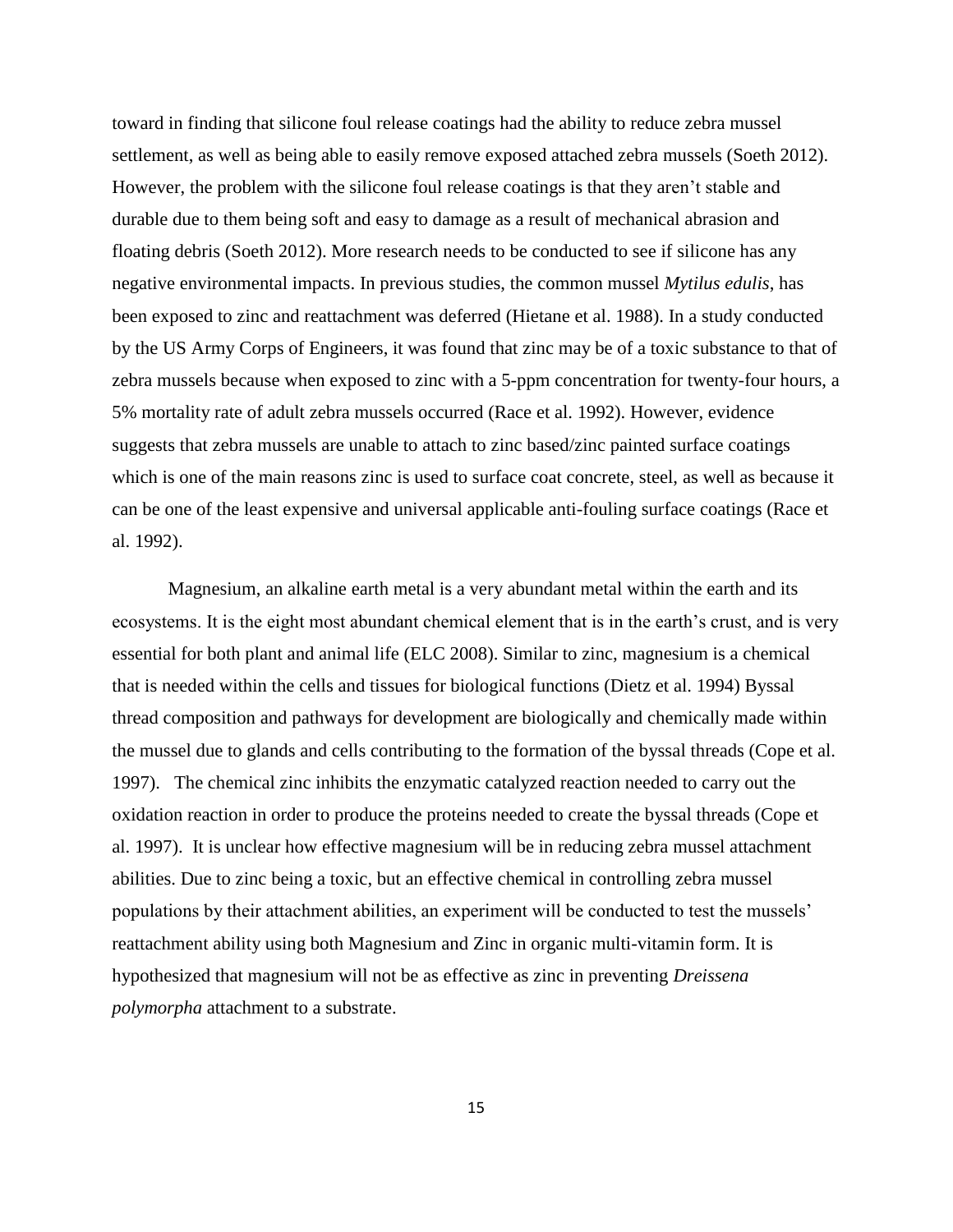#### **Methods**

Before the collection of *Dreissena polymorpha,* an invasive species permit had to be obtained from the Wisconsin Department of Natural Resources (DNR). A letter was written to Ms. Maureen Ferry, the Water Resources Management Specialist, in order to be issued a permit that allows one to collect, transport, and posses *Dreissena polymorpha.* The letter specified details including the approximate quantity of specimen needed, that the applicant was a student conducting a senior thesis research experiment under advisor's supervision, where the specimen would be collected from, how they would be disseminated and prevented from spreading into the wild, and how the experiment being conducted was an observational reattachment study. Within a week, the invasive species permit was issued electronically.

Collection of *Dreissena polymorpha* was conducted on Saturday, October 26th, 2013 from Silver Lake located in Silver Lake Wisconsin. Silver Lake was chosen due to its history of having high infestation rates of zebra mussels all throughout the lake, including near the boat launches, as well as in more shallow woody waters. This location was also chosen as a result of high success rate for finding zebra mussels for experiments, as well as the high amount of boating and recreational activity from both locals and tourists alike.

Zebra mussels were collected from any substrate which they were attached. Some of the mussels were attached to rocks located on the shallow bottoms of the lake located near the shoreline. Other mussels were collected from fallen tree limbs and branches either floating on the surface of the water, or laying on the bottom of the shallow water's edge. A number of mussels were collected from both substrates by manual scraping removal methods by using a razor blade or a knife. Three hundred mussels were collected in total. Once the mussels were obtained from the substrates, they were placed into a five gallon bucket with water from Silver Lake. An additional five gallons of Silver Lake water was also collected in a separate container to be able to feed the mollusks during the duration of the experiment with the suspended particles algae and plankton in the water.

Nine separate sixty-four ounce jars were used for the experiment each containing about one liter of water from Silver Lake. A filter was then placed in each bowl to circulate the water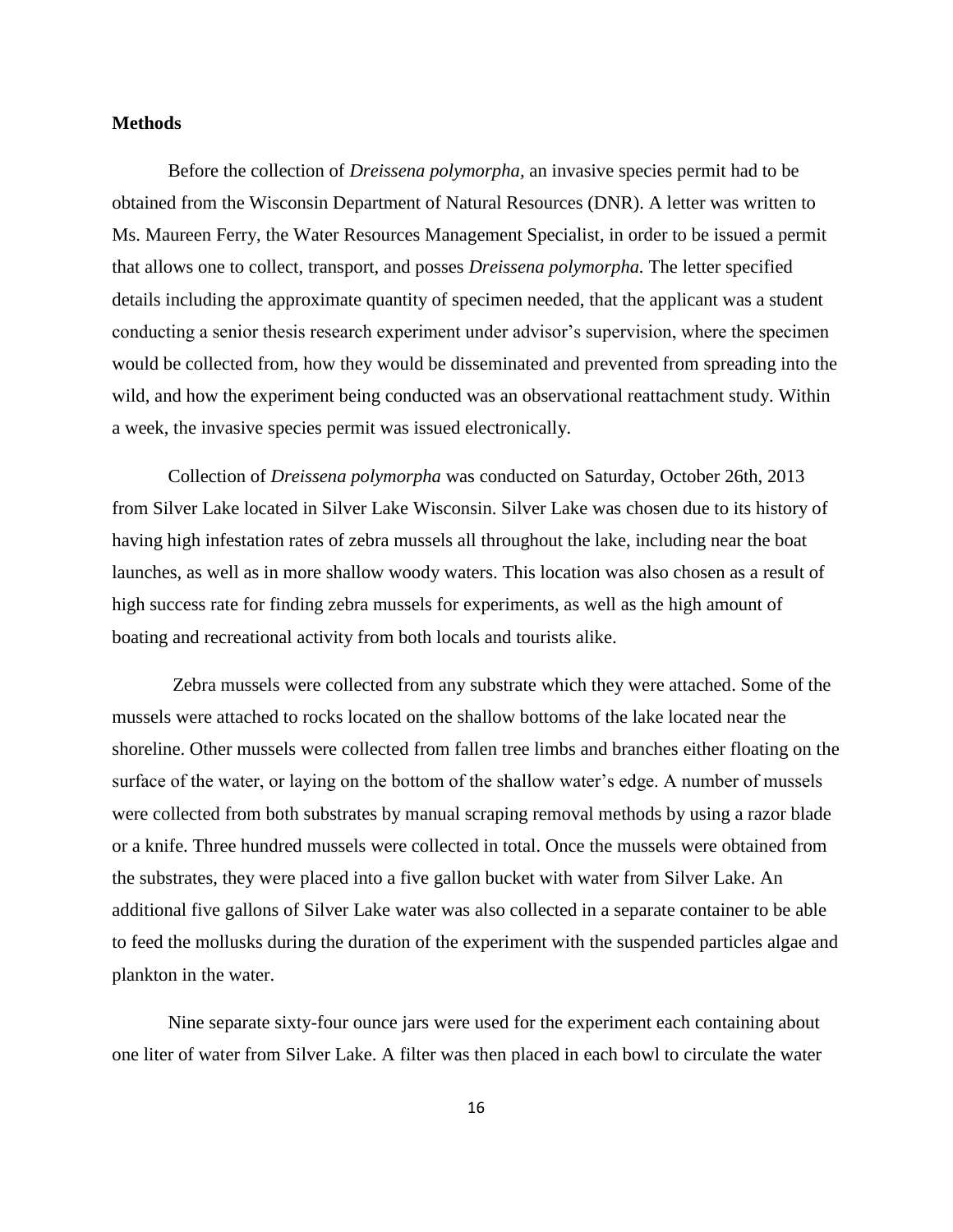and to make sure that water was circulating and moving in order for the zebra mussels to have dissolved oxygen in order to survive as seen in *Figure 1*.



#### **Figure 1- Set up of nine separate bowls containing PVC pipes and zebra mussels.**

Each jar had ten mussels placed upright onto the substrates as seen in *Figure 2*. Before the mussels were placed into the rest of the bowls, the substrates had to have chemicals applied to them. Nature Made brand Zinc and Magnesium 50mg powder vitamin tablets were used. The tablets were crushed, and then weighed. About 5.4mg of Zinc was physically applied to one substrate by spreading it across a four inch long by a  $\frac{1}{4}$  inch wide pvc pipe. 5.4mg of Magnesium was then physically applied to a separate pvc pipe of the same size. The third pvc pipe contained no multi-vitamin supplement. Before the pipes were placed into the tanks with water, the substrate was set aside to dry for a twenty-four hour period. Each of the pvc pipes were then placed in separate jars on the bottom, replicated three times.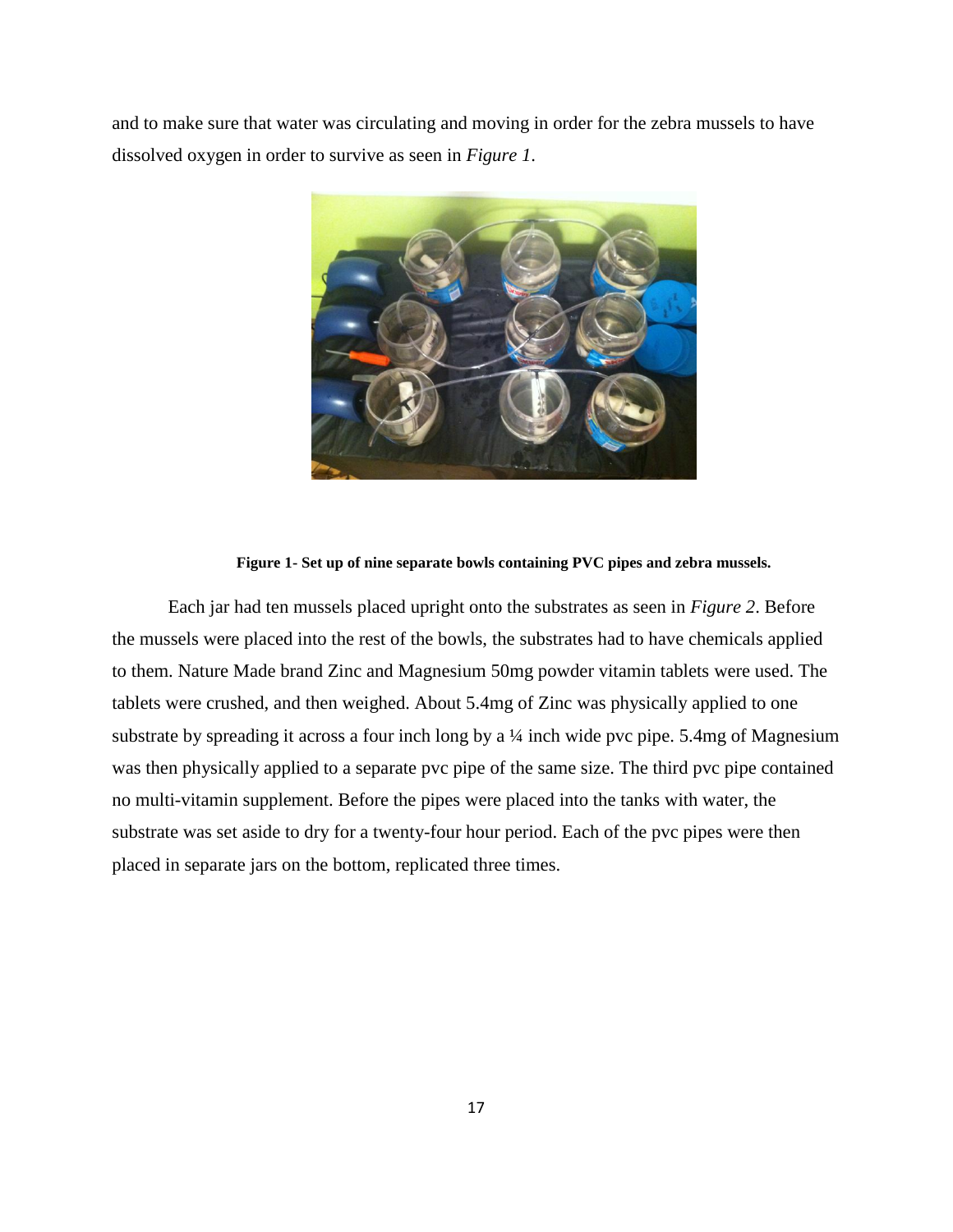

**Figure 2-Zebra mussels placed on PVC substrate pipe.**

Ten zebra mussels were placed into each bowl sitting upright on the pvc pipe. The mussels were checked every day for a three day period to see if reattachment occurred in this initial period. Three day trials were used because mussels have a tendency to reattach within a twenty-four to forty-eight hour period. After the completion of this trial, two more separate three day trials took place, for replication, with different sets of mussels to see if a trend occurred with any of the chemical treatments. Different mussels were used for each trial to ensure that the attachment ability of the mussels were not inhibited by being disposed to chemicals in prior trials. In each trial, three different measurements were taken making a total of nine measurement periods for the experiment. During each measurement, a count was made to determine if the chemicals prohibited reattachment of the mussels to the substrate. To see if the mussels attached or not, the substrate was lifted, turned over, and shaken gently five times. If mussels fell off, they were considered unattached, and if they stayed on, they were considered attached.

When the experiment was completed, the mussels were killed with bleach and were then placed in a biohazardous waste receptacle to ensure that the zebra mussels used in the experiment were not let back into the environment.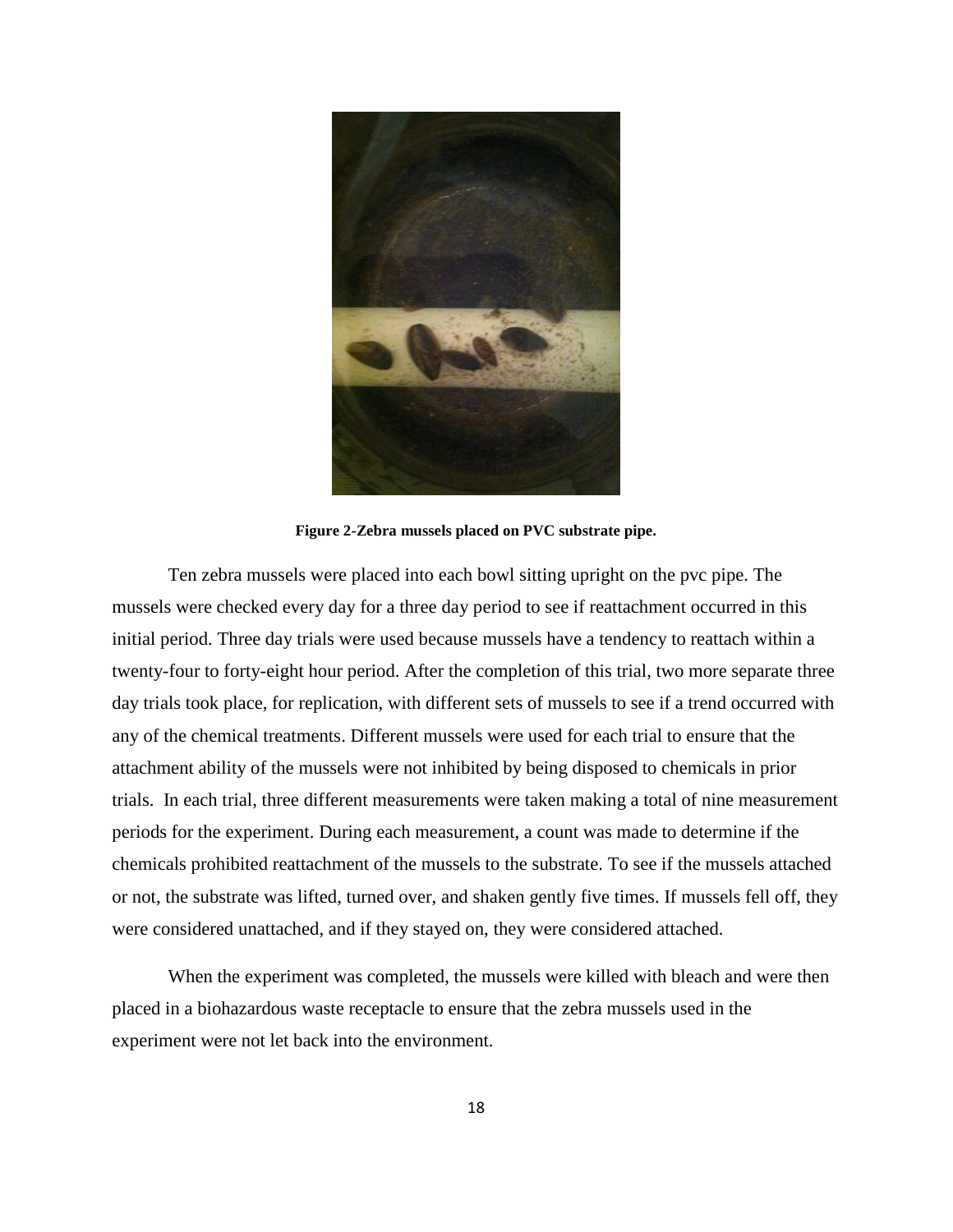An ANOVA, or an Analysis of Variance, was run to determine if there was any correlationship between the success and failure rate of each chemical at Silver Lake, in order to identify statistical significance. The treatment variables measured were the control pvc pipe with no chemical as well as the chemicals, zinc and magnesium. The response variables measured were how many mussels each treatment prevented attachment of the mussels to the substrate. The ANOVA generated p-values based on both group variation and within group variation. By being able to compare these numbers, it helped determine if there was a statistical difference if the between group variation was greater than the within group variation, as well as differences greater than random chance, due to the treatments of zinc and magnesium. If the p-value was greater than 0.05, the null hypothesis was rejected, but if it was less than 0.05, the null hypothesis will be accepted and means there is a statistical significance, or a 95% certainty that there is a relationship between the variables being tested. If the null hypothesis is rejected, that means there is no statistically significant difference between the success and failure rate of each chemical that was used.

### **Results**

At the conclusion of the experiment, 180 mussels were exposed to the chemical of zinc and magnesium. Zinc was more effective in the reattachment ability of the zebra mussels than magnesium, as well as with no chemical at all. Out of the three separate trials, four mussels attached to substrates applied with zinc, while 86 did not attach as depicted in table 1. The mussels exposed to the magnesium had equal amounts of attached mussels and unattached mussels each totaling 45. Only 4% of the mussels exposed to zinc attached to the pvc pipe, whereas 50% of the mussels attached to the pipe with magnesium. The control pvc pipes with no chemical application had a 98% success rate of the reattachment of the zebra mussels.

Figure 1 compares and contrasts the mean amount of mussels that attached to each kind of treatment substrate. For the entire experiment, zinc had the lowest amount of mussels that attached to the substrates. The averages of attached mussels for the control, zinc, and magnesium applied substrates were 28.67, 1.33, and 15, respectively. The zebra mussels set upon the zinc applied substrate had a mean standard deviation of  $\pm 0.57$ . The mussels in which were attached to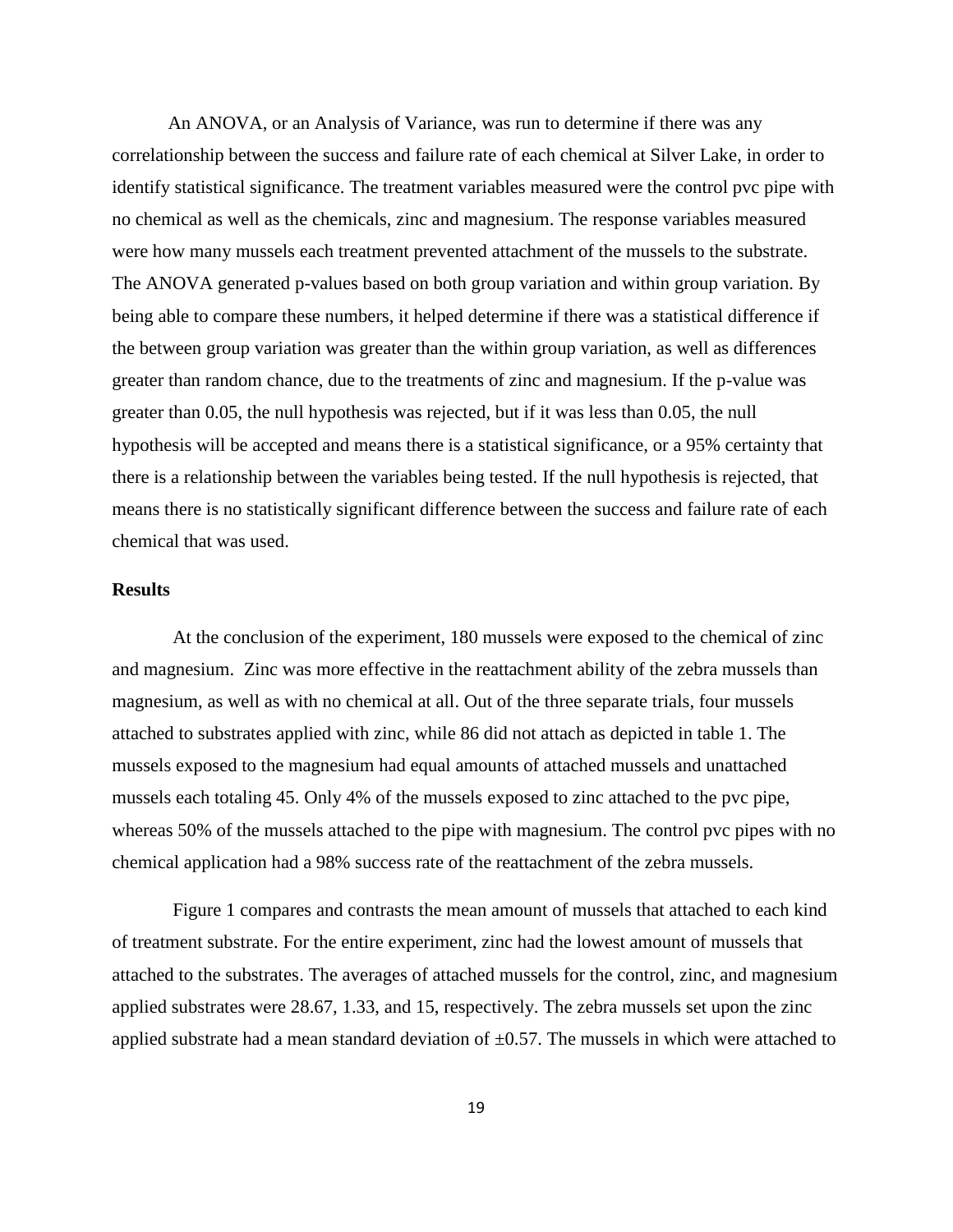the magnesium applied substrate had a standard deviation of  $\pm$ 9.165 and the mussels that attached to the control PVC pipe had a standard deviation of  $\pm$  1.555.

The data retrieved from running an ANOVA in SPSS included a p-value with all of the data joined together and had a p-value of 141. Due to this value being p > 05, there is no statistical difference between the variables. Overall, zinc had higher rates than magnesium and the control in preventing zebra mussel attachment to the substrates with their byssal threads.

|                                                     | Zinc           | <b>Magnesium</b> | <b>Control</b> |
|-----------------------------------------------------|----------------|------------------|----------------|
| <b>Amount that</b><br><b>Reattached</b> (Out of 90) | $\overline{4}$ | 45               | 88             |
| Amount that did not<br><b>reattach</b> (Out of 90)  | 86             | 45               | 2              |
| Percentage                                          | 4%             | 50%              | 98%            |

**Table 1-Percentage of zebra mussels that did reattach to the substrate.**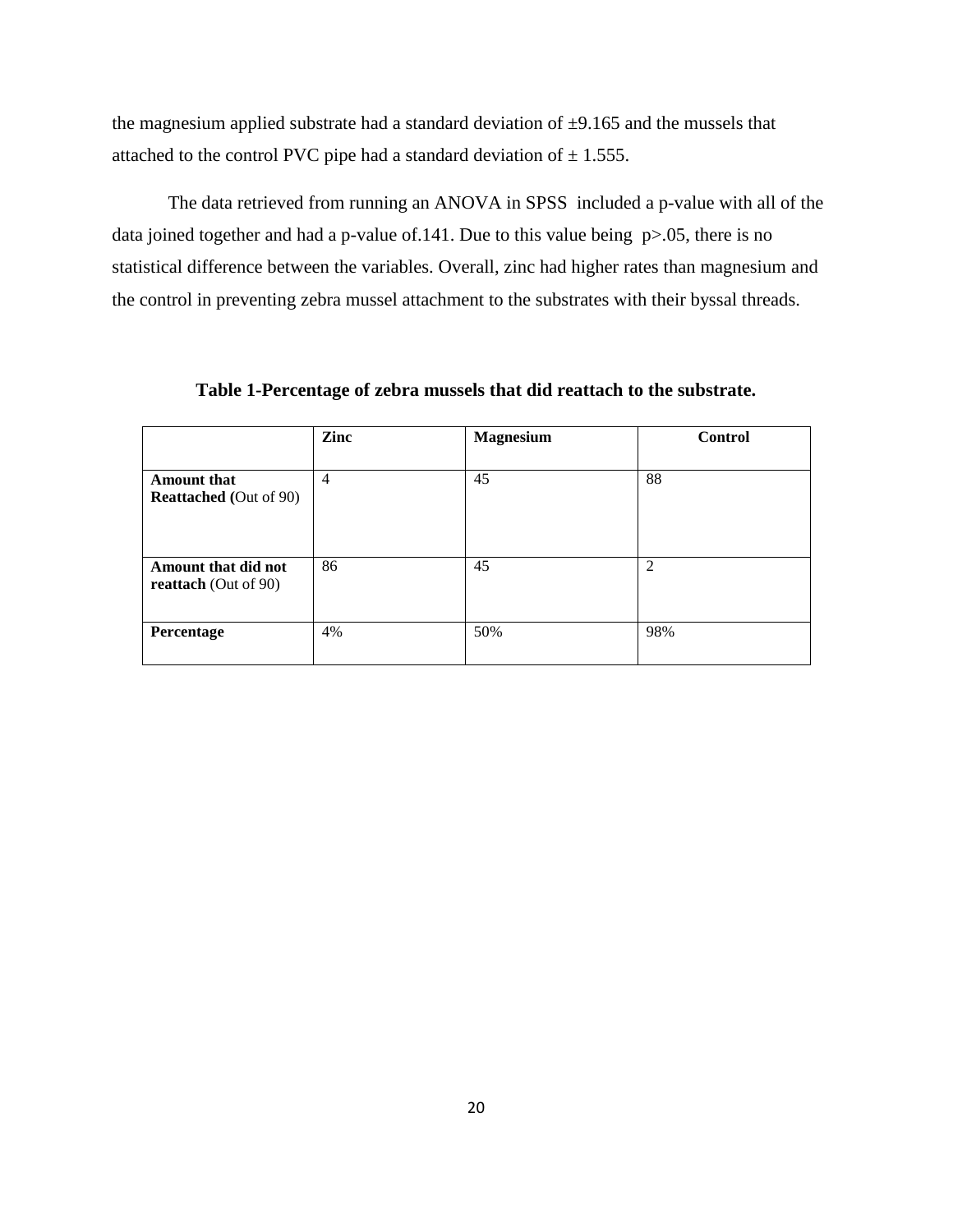

**Figure 1.** This graph demonstrates the average amount of attatched mussels per applied treatment as well as the standard deviation.

## **Discussion**

The results obtained supported the hypothesis that magnesium will not be as effective in preventing *Dreissena polymorpha* attachment to a substrate by the mean values of the mussels that attached to the substrates. In the experiment, 50% of the mussels that were placed on the magnesium applied substrate successfully attached with their byssal threads, whereas only 4% of the mussels that were placed on the zinc applied substrate were able to attach.

The ANOVA test, as seen in Table 3. shows there isn't a statistically significant difference between the success rate of zinc and magnesium inhibiting the attachment of byssal threads to substrates. When all of the data from all three of the trials were joined together in a single ANOVA, the p-value was .141. Due to this value being greater than  $p<0.05$ , there is no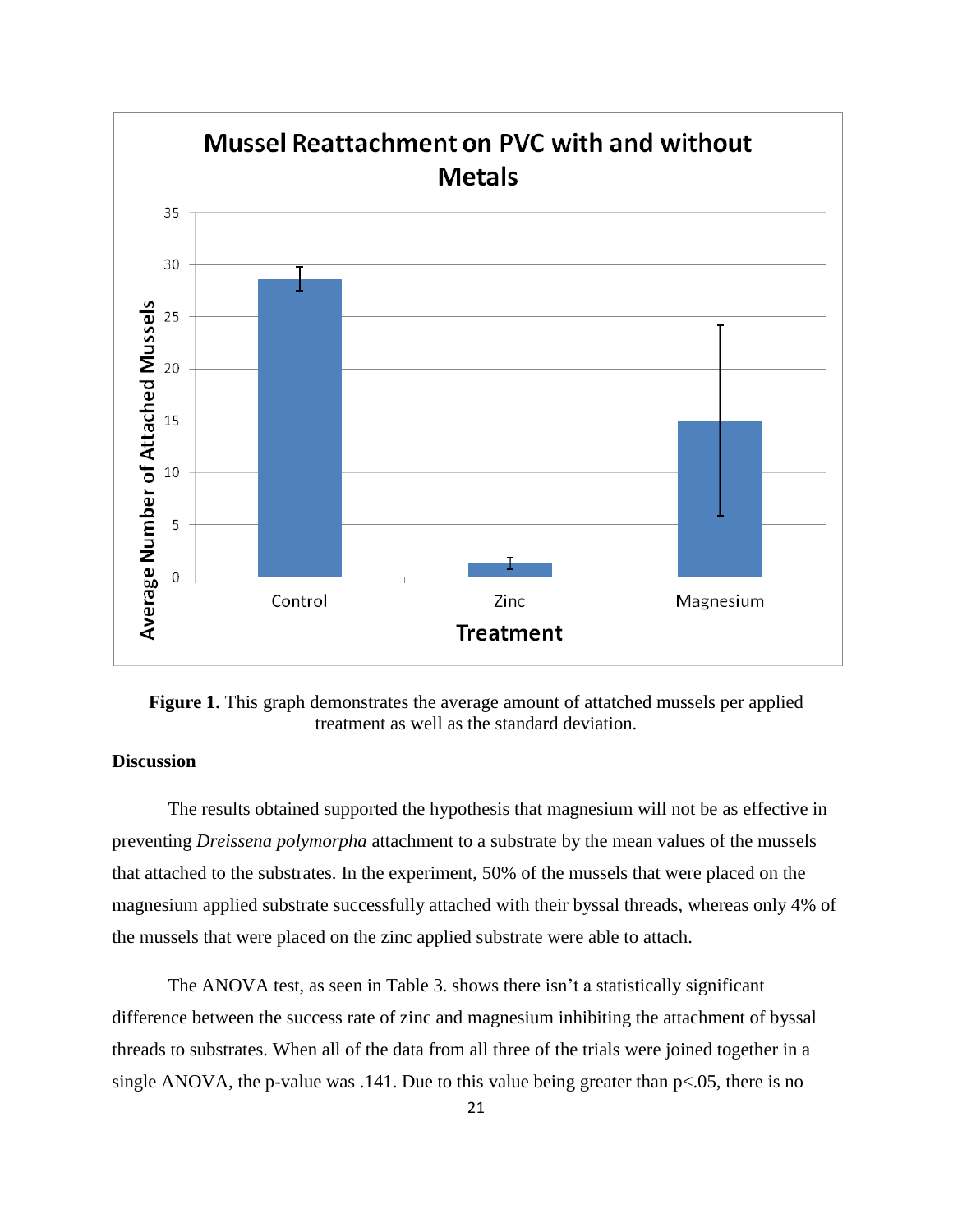statistical significant difference between the treatment variables and the null hypothesis can be rejected. Although there isn't a statistical significant difference between the chemicals of zinc and magnesium, this doesn't mean that zinc is less effective than magnesium in preventing mussel attachment. The mussels that were set upon the zinc applied substrates, had a mean of 1.33 of successful attachment, whereas, the mussels that were set upon the magnesium applied substrate, had a higher mean of attached mussels being 15.

By citing these results, one can infer that zinc is a more powerful chemical than magnesium in preventing byssal thread attachment in zebra mussels. The chemical of zinc occurs as an effective deterrent to the mussels because they may have the ability to sense that it is a toxic chemical, and thus do not attach themselves to surfaces where zinc is present (CPS 2013). Magnesium may not be toxic or as toxic of a chemical as zinc is to zebra mussels which may be a reason why such a higher amount of mussels were able to attach to the substrate coated with magnesium. Higher amounts of zebra mussels may have attached to the magnesium substrates more than the zinc covered ones due to less enzyme interference in byssal thread formation and attachment than the chemical of zinc causes. Although magnesium was not as effective as zinc, it was more effective than having no chemical treatment at all applied to the substrate. The mussels that were applied to the control substrates had a total mean of 28.67 of attached mussels. This average is higher than both of the other means that were for the chemical treatments showing that substrates applied with chemicals have higher success rates in preventing mussel attachment than no chemicals at all.

The results collected in this study can be compared to other studies that used chemicals to try to prevent attachment of zebra mussels to substrates. One such study, as previously mentioned by Cope, et al. 1996, used a variety of different chemicals to try to inhibit mussel attachment. The mussels were collected from the field specifically in the waters of the Midwest and were brought back to the lab for experimentation. After exposing the mussels to a variety of different chemicals for a forty-eight hour period, they found that eleven of the forty-seven chemical tested inhibited mussel attachment. This study correlates with the current study that some chemicals prevent attachment of zebra mussels by their byssal threads better than others.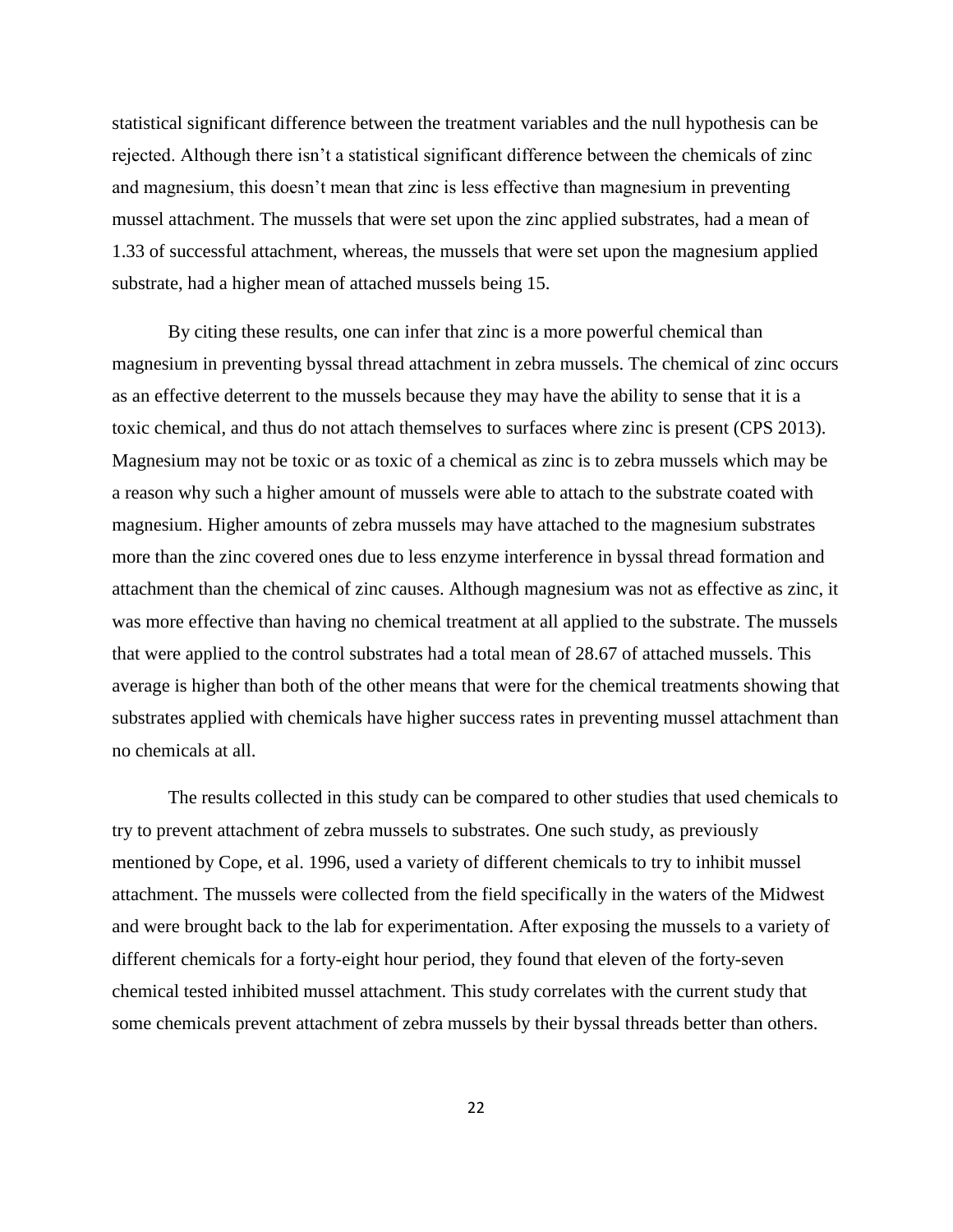Another study that used chemicals to try to inhibit mussel attachment was by Costa, et al. 2008. In this study, the scientists used molluscicidal agents at various times during the year to see if the responses of the mussel to the substrate were different during the seasonal changes throughout the year. They found that Zebra mussels were more susceptible to these agents in the warmer months of June and July than they were during the rest of the year. This was important to their study because it may save consumers billions of dollars in chemical treatments if they are deployed only during these specific months of the year.

After analyzing and reviewing all of the data from this experiment on the success and failure rates of the chemicals zinc and magnesium in preventing zebra mussel attachment to substrates, a few implications can be created to see how well the chemicals work in natural environments. According to the results of this study, chemicals applied to substrates work better in preventing mussel attachment than no chemicals at all. Due to physical chemical application to substrates in the real aquatic world not being very ideal or safe for the environment, engineers and scientists can work together in creating products with infused organic zinc into these substrates. Zinc can be implemented into water facility intake pipes when they are created in the factory, to reduce the amount of mussels in which attach to the pipes resulting in clogging and slower water flow into the industrial facility. Scientists can also implement zinc on the bottom of boat hulls to reduce the amount of mussels that can attach to the hull, as well as reducing the amount of fuel consumption and costs that zebra mussels cause by attachment. Scientists could also work with engineers in creating marker buoys and docks with zinc implemented into their structure to reduce boating recreational hazards from sinking marker buoys and destabilizing docks into the water due to the zebra mussel infestation weight. If these implementations are taken into consideration and designed, zebra mussel infestations will be greatly reduced from the anthropogenic substrates, saving consumers millions of dollars in removal of these pests.

To improve this study, the experimental period should be greatly extended. All of the three trials took less than a total of two weeks to be completed. A number of different trials should also be added to improve the quality of the data. Chemical reapplication should also be done in future studies. In the real world waters, currents would wash away the applied chemicals from the substrate, so chemicals should be reapplied every few days to see how the numbers of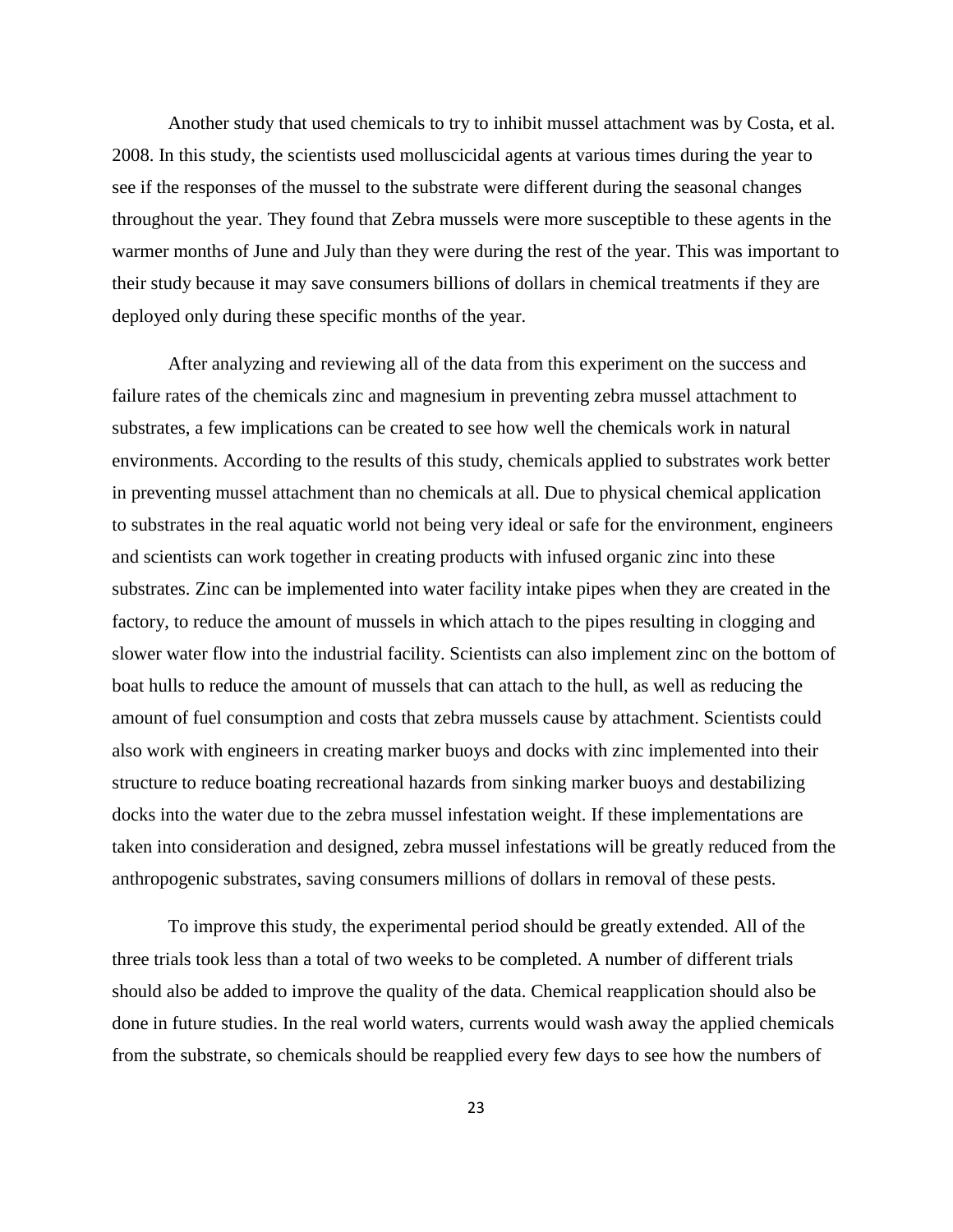attached and unattached mussels change. Due to limited space and short period of time to collect mussels, 300 mussels were collected all from the same body of water of Siler Lake. To validate the data better, one should have more mussels for this experiment in a number of trials from a variety of different locations. This would help validate the data that chemicals have the same or different affects on mussel attachment ability based on what region or body of water they are from. The more subjects there are, the more data there are, the better the data as a whole. Tanks more than a few ounces should also be used. Bigger tanks would be able to simulate lake communities more realistically. Other aquatic plant and animal species should also be placed in the tanks to determine if they are affected by the chemicals used in this study.

Besides extending the study period and having a larger number of mussels to test, other things should be done differently. Each jar had a different air pump connected to it for air circulation in the water. Six of the jars also weren't directly set up to the air pump itself, but were connected to an air tube by a t-valve connected to the air pump. This made the water current faster in some of the jars and slower in some of the others causing some of the mussels to not sit firmly on the substrates. The water current from the air pump at certain times appeared to move the zebra mussels from the substrates and onto the bottom of the jar. Some of the zebra mussels not only attached to the bottom of the jar, but also to the side of the jar, and at the top near the water's surface. Although water currents occur naturally in a natural lake or river setting, the air pumps may all have had different air flow settings resulting in varying air flow circulation in the tanks, causing some of the mussels to move throughout the tanks. This may have altered some of the results. Temperature, salinity, and the level of pH in the water was also not monitored in this experiment. The mussels were in water that were at room temperature which may have be warmer than their natural habitat and may have altered their response to the chemicals.

In the past few years, quagga mussels have also been invading the waters of the Great Lakes region where zebra mussels are present. Quaggas actually have been known to displace their invasive competitor the zebra mussel. Future studies should take into high consideration how quagga mussels are affected by the chemicals of zinc and magnesium. A recommendation would be to set up an experiment with both zebra and quagga mussels to be able to compare and contrast their responses are to these chemicals when physically applied to a substrate. Mussel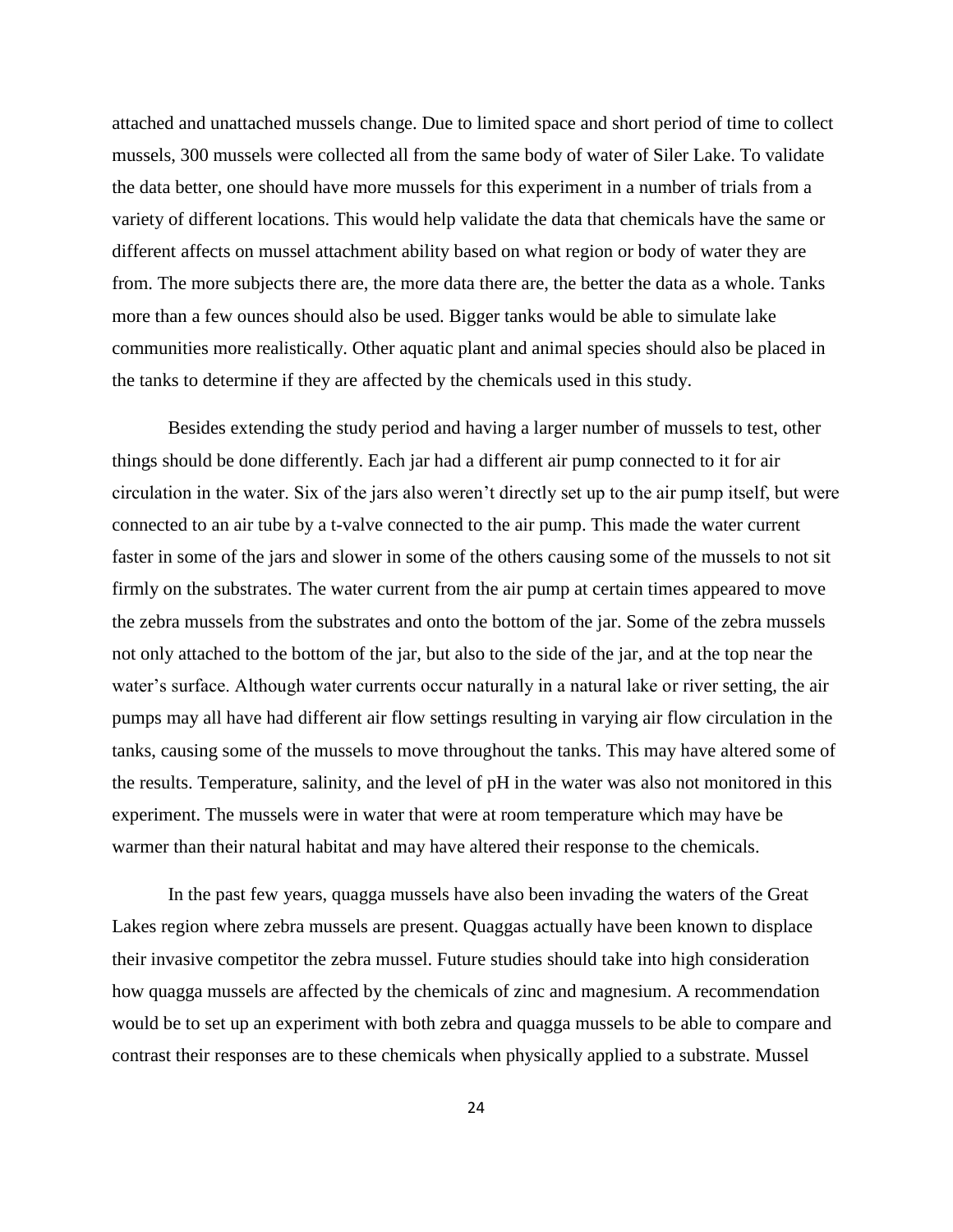samples should be from waters where both zebra and quagga mussels are present to be able to accurately compare and contrast results to see if one is more susceptible to a chemical more than the other.

#### **Conclusion**

Due to the zebra mussel *(Dreissena polymorpha)* invading the U.S. waterways at such a fast rate, environmental and commercial impacts have severely increased costing consumers millions of dollars per year. By gathering information on what the effects of zinc and magnesium on zebra mussel reattachment ability, this study has shown that different chemicals have different impacts on the mussel attachment ability to a substrate with zinc having higher success rates than magnesium, and both being more effective than no treatment at all. Using this information governmental agencies are one step closer in finding or creating a chemical that can completely stop zebra mussel attachment to substrates, impeding their invasive ability.

#### **Acknowledgements**

Special thanks goes out to my primary thesis advisor and teacher, Dr. Tracy Gartner, who helped me choose a thesis topic, create an experiment, and for assisting me in the entire writing process throughout the past year and a half. Also special thank you for helping me make the transition of switching majors as painless as possible. Thank you to Dr. Scott Hegrenes for supplying me with aquarium equipment, as well as helping me through the writing process with very helpful and detailed comments along the way. Another thank you goes out to Dr. Sarah Rubinfeld for providing me feedback with comments and showing me how to implement environmental science in every aspect of everyday life.

I would also like to thank every other professor I've had throughout the years at Carthage College. Without any of you, I would not be where I am today. I would not feel as confident in my writing and my research techniques without you.

A very special thanks goes out to my family and friends who have supported me every step of the way. You have all been there for me when times got rough through this process and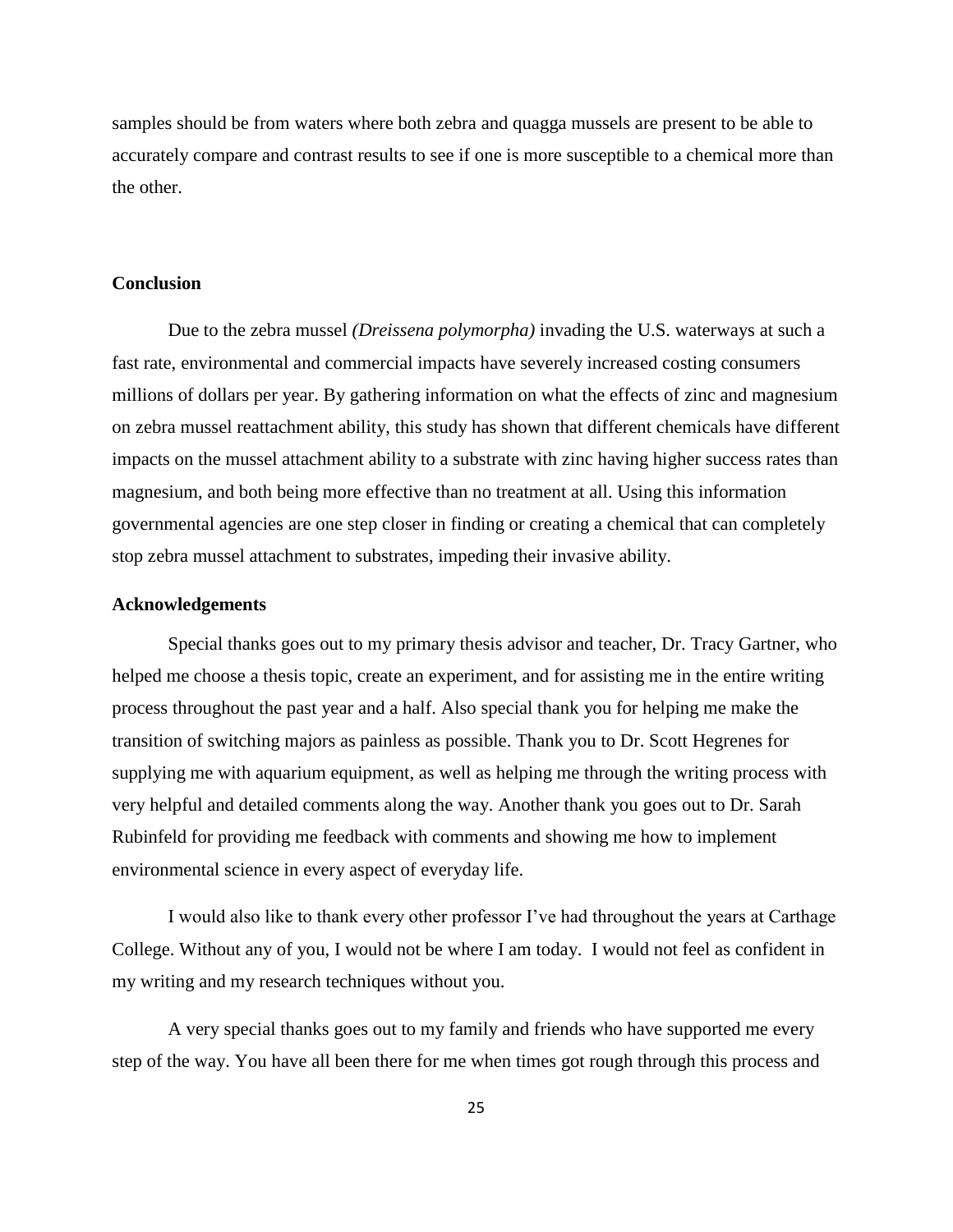have supported me and given me a confidence boost when I needed it the most. Jeremy, thank you for putting on a pair of waders with me and helping me collect the zebra mussels, as well as helping me set up my experiment.

Finally, a very special thank you goes out to my environmental science peers. Without any of you, I would not be who I am today. You have all helped me study, learn, and have given me an even larger appreciation of the environment than I did before I knew any of you. Thank you for reading my drafts and providing me comments on each and every one of them. Thank you for helping me and calming me down when I was going through writers block. Thank you for helping me succeed through all of my courses throughout the environmental science program and for always being so supportive. You guys are my second family, and I will treasure what we have forever.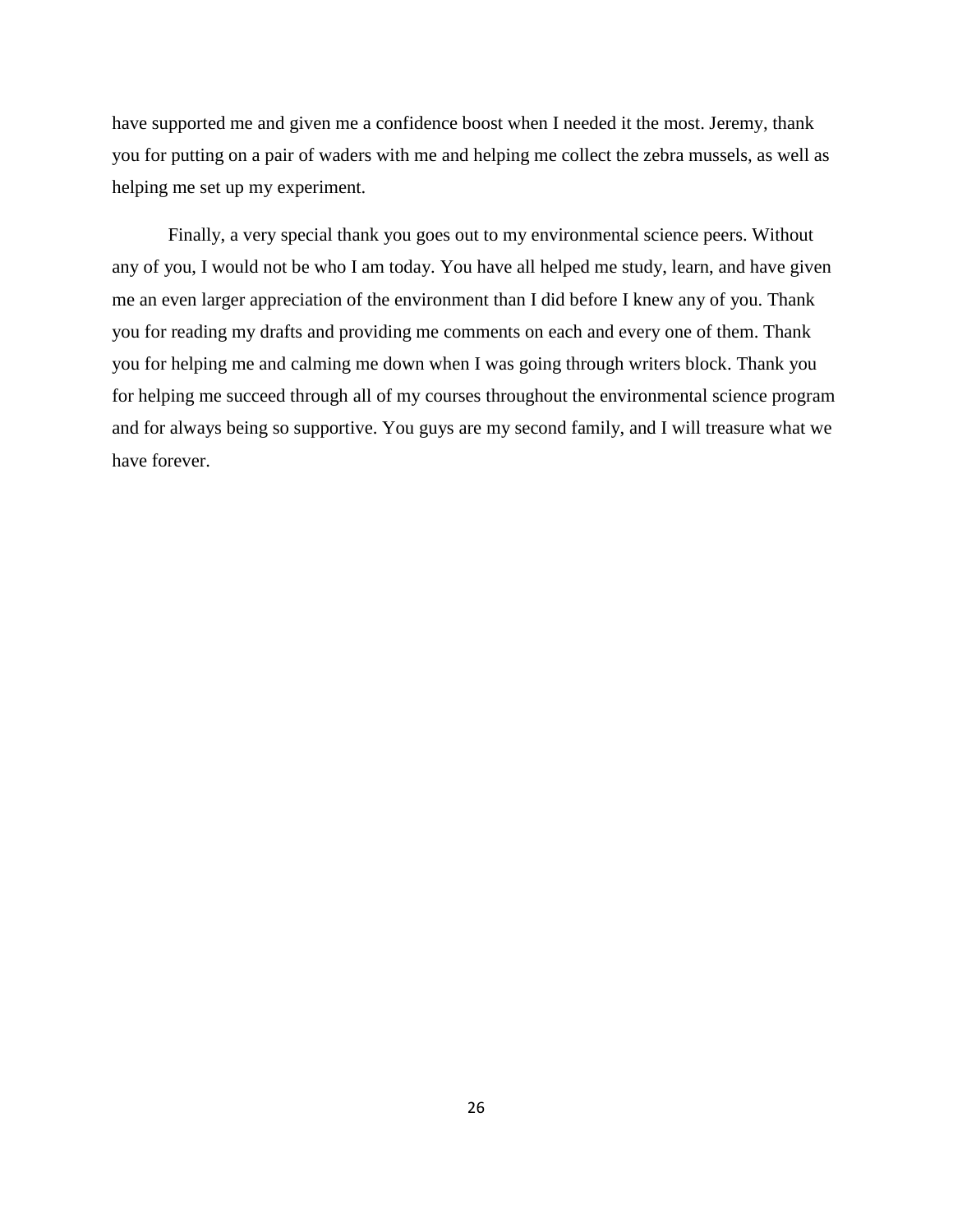- "Aquatic Invasive Species *Eurasian Watermilfoil*. Indiana DNR, 2009. Web. 24. Nov. 2013. http://www.in.gov/dnr/files/EURASIAN\_WATERMILFOIL.pdf
- "Aquatic Invasive Species." *Low Frequency Electromagnetism as an Effective Method for the Control of Zebra Mussel Infestation*. Illinois-Indiana Sea Grant.1999. Web. 15 Oct. 2013. <http://www.iisgcp.org/research/ais/ryan.html>
- Benson, A. J., D. Raikow, J. Larson, and A. Fusaro. 2013. *Dreissena polymorpha*. Retrieved 28 October 2013 from the USGS Nonindigenous Aquatic Species Database Website: http://nas.er.usgs.gov/queries/factsheet.aspx?speciesid=5
- Birgitta, Hietanen, Sunila Inke, and Kristofferson, Rolf. 1988. Toxic Effects of Zinc on the commeon mussel *Mytilus edulis L.* (Bivalvia) in Brackish Water. I. Physiological and histopathological studies. Retrieved 19 September 2012 from the University of Helsinki website: <http://www.sekj.org/PDF/anzf25/anz25-341-347.pdf>
- Boehlman, Shawn F., Neilson, Frank M., Dardeau, Elba A., and Cross, Thomas. Zebra Mussel (*Dreissena polymorpha)* Control Handbook for Facility Operators, First Edition. *US Army Corps Of Engineers*-Waterways Experiment Station. 1997. Web. 20, Sept. 2013. <http://el.erdc.usace.army.mil/elpubs/pdf/98e176.pdf>
- Cibrowski, Jan. 2007. Indicator: Invasion of Zebra Mussels *(Dreissena Polymoprha* and Quagga Mussels (*Dreissena Bugensis)* Retrieved 13 October 2013 From the Environmental Protection Agency Website:

http://www.epa.gov/med/grosseile\_site/indicators/sos/dreissena.pdf

Department of Ecology. (2013). *Non-native Invasive Freshwater Plants. Eurasian Watermilfoil.* Retrieved November 30, 2013 from

<http://www.ecy.wa.gov/programs/wq/plants/weeds/milfoil.html>

- Cope, Gregory W., Bartsch, Michelle R., Marking, Leif L. Efficacy of Candidate Chemicals For Preventing Attachment of Zebra Mussels *(Dreissena Polymorpha)*. Environmental Toxicology and Chemistry. 16 (9), 1930-1934.
- DeFazio, Peter. "Invasive Species." Natural Resources. 2013. Web. 24. Sept. 2013. <http://democrats.naturalresources.house.gov/issue/invasive-species>
- Elderkin, Curt and Paul Klerks. 2005. Variation in Thermal Tolerance among Three Mississippe River Populations of the Zebra Mussel, *Dreissena polymorpha.* Journal of Shellfish Research 24 (1): 221-226.
- Ermassen, Philline., and Aldriged, David C. (2010). The Zebra Mussel *(Dreissena polymorpha)*  impacts European bitterling (*Rhodeus amarus)* load in a host freshwater mussel (*Unio pictorum). Hydrobiologia* 654:83-92.
- "Eurasian watermilfoil (*Myriophyllum spicatum*). Minnesota DNR,2013. Web. 29 Nov. 2013. http://www.dnr.state.mn.us/invasives/aquaticplants/milfoil/index.html
- "Frequently Asked Questions about the Zebra Mussel." *USGS-Southeast Ecological Science Center.* 3 Sept. 2006. Web. 19 Sept. 2013.

<http://fl.biology.usgs.gov/Nonindigenous\_Species/Zebra\_mussel\_FAQs/zebra\_mussel\_faqs.htm  $\geq$ 

- Invasive Mussels. (n.d.). *Arizona Game and Fish Department: azgfd.gov*. Retrieved September 19, 2013, from http://www.azgfd.gov/h\_f/zebra\_mussels.shtml
- Kirsch, Katrina M., Dzialowski. 2012. Effects of invasive zebra mussels on phytoplankton, turbidity, and dissolved nutrients in reservoirs. *Hydrobiologia* 686:169-179.
- Lake Notes. (n.d.). *Environmental Protection Agency*. Retrieved September 18, 2013, from http://www.epa.state.il.us/water/conservation/lake-notes/zebra-mussels.pdf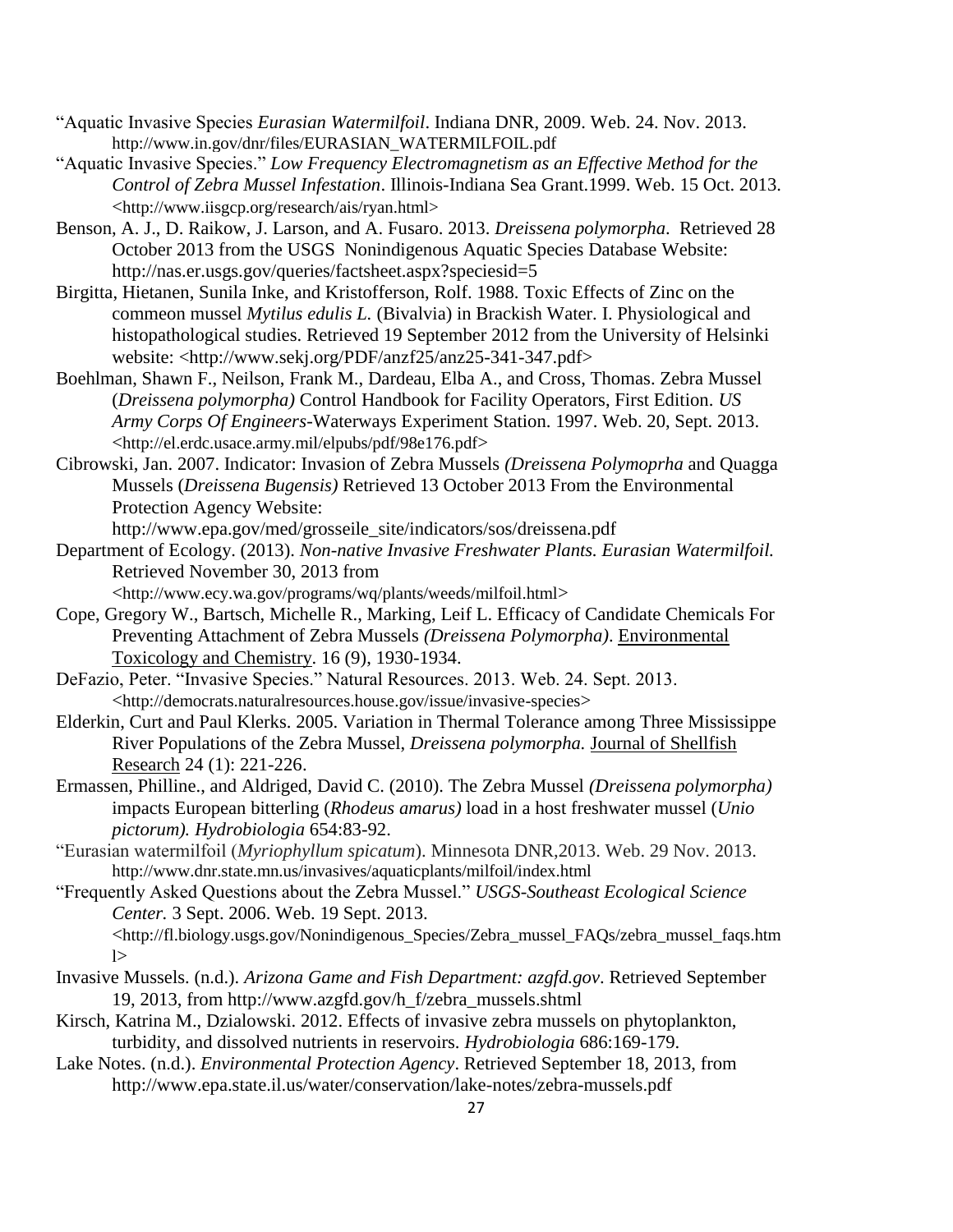- Long, Jeff. (2001,August 29). Zebra Mussels Face Attach by 'death ray'. *Chicago Tribune.*  Retrieved October 20, 2013 from http://articles.chicagotribune.com/2001-08- 29/news/0108290047\_1\_zebramussels-waves-great-lake
- "LSC EIS 2.3.6. Mussels". Cornell University Facilities Services Energy and Sustainability, 2008. Web. 19 Oct. 2013. http://energyandsustainability.fs.cornell.edu/util/cooling/production/lsc/eis/mussels.cfm
- Ludyanskiy, Michael., L Derek McDonalad, and David McNeill. 1993. Impact of the Zebra Mussel, a Bivalve Invader. BioScience 43 (8) 533-544.
- "Magnesium." Environmental Literacy Council, 25 April. 2008. Web. 28. Sept. 2012. http://www.enviroliteracy.org/article.php/1012.html
- Mellina, E. And J.B. Rasmussen 1994. Patterns in the distribution and abundance of zebra mussel (Dreissena polymorpha) in rivers and lakes in relation to substrate and other physicochemical factors. Can. J. Fish. Aquat. Sci., 51:1024-1036.
- "*Microcystis: Toxic Blue-Green Algae."* Office of Environmental Health, Hazard, and Assessment. 2009. Web. 20 Oct. 2013. http://oehha.ca.gov/ecotox/pdf/microfactsheet122408.pdf
- North Carolina State University-North Carolina Sea Grant. 1991. Zebra Mussels and Aquaculture: What You Should Known A Blueprint for Success. Retrieved 16 September 2013 from the Web Site: http://aqua.ucdavis.edu/DatabaseRoot/pdf/BP95-01.PDF
- Peyer, S. M., J. C. Hermanson, and C. E. Lee. "Developmental Plasticity of Shell Morphology of Quagga Mussels from Shallow and Deep-water Habitats of the Great Lakes." *Journal of Experimental Biology* 213.15 (2010): 2602-609. Print.
- "Potential Control of Zebra Mussels Through Reproductive Intervention." (1994). Michigan Sea Grant College Program. Web. 18 Sept. 2013. http://nsgd.gso.uri.edu/source/michug94004.htm
- Race, Tim., Miller, Andrew C., Theriot, and Ed. A. "Zebra Mussel Research Technical Notes." US Army Corps of Engineers-*Waterways Experiment Station*,1992. Web. 20 Oct. 2013. <http://el.erdc.usace.army.mil/elpubs/pdf/zmr2-03.pdf>
- Rhode Island Sea Grant Fact Sheet. 1991. Zebra Mussel: An Unwelcome Visitor. Web.Retrieved September 24 2013. http://seagrant.gso.uri.edu/factsheets/zebra\_mussel.html
- Roditi, Hudson, A., and Strayer, David L., Ph.D . 1995. The Impact of the Zebra Mussel (*Dreissena polymorpha*) on the availability of organic carbon and nutrients at the sediments surface of the Hudson River. *Hudson River Foundation*. III: 1-29.
- Soeth, Peter. "Silicone Foul Release Coatings Show Most Promise at Managing Quagga and Zebra Mussels at Water and Hydropower Facilities". (2012, August 21). *Bureau of Reclamation Homepage*. Retrieved September 19, 2013, from

http://www.usbr.gov/newsroom/newsrelease/detail.cfm?RecordID=40605

- Stanczak, Marianne. 2004. Biofouling: It's Not just Barnacles Anymore. Retrieved 16 October 2013 from the ProQuest Website: http://www.csa.com/discoveryguides/biofoul/overview.php
- Sprung, M. 1987. Ecological Requirements of developing *Dreissena polymorpha* eggs. *Arch. Hydrobiod. Suppl.* 79: 69-86.
- "Unionid Mussels in Kansas". (2013). Great Plains Nature Center. Retrieved October 16, 2013 from http://www.gpnc.org/unionid.htm
- University of New York Sea Grant. 1991. The Zebra Mussel (*Dresissena polymorpha):* An unwelcome North American Invader. Retrieved 17 October, 2013. Print.
- U. S Geological Survey-Oregon Sea Grant. 2010. Zebra and Quagga Mussels. Retrieved 25 October 25 2013 from Oregon State Web Site: http://seagrant.oregonstate.edu/sites/default/files/invasivespecies/toolkit/zebra-quagga-\_mussels.pdf